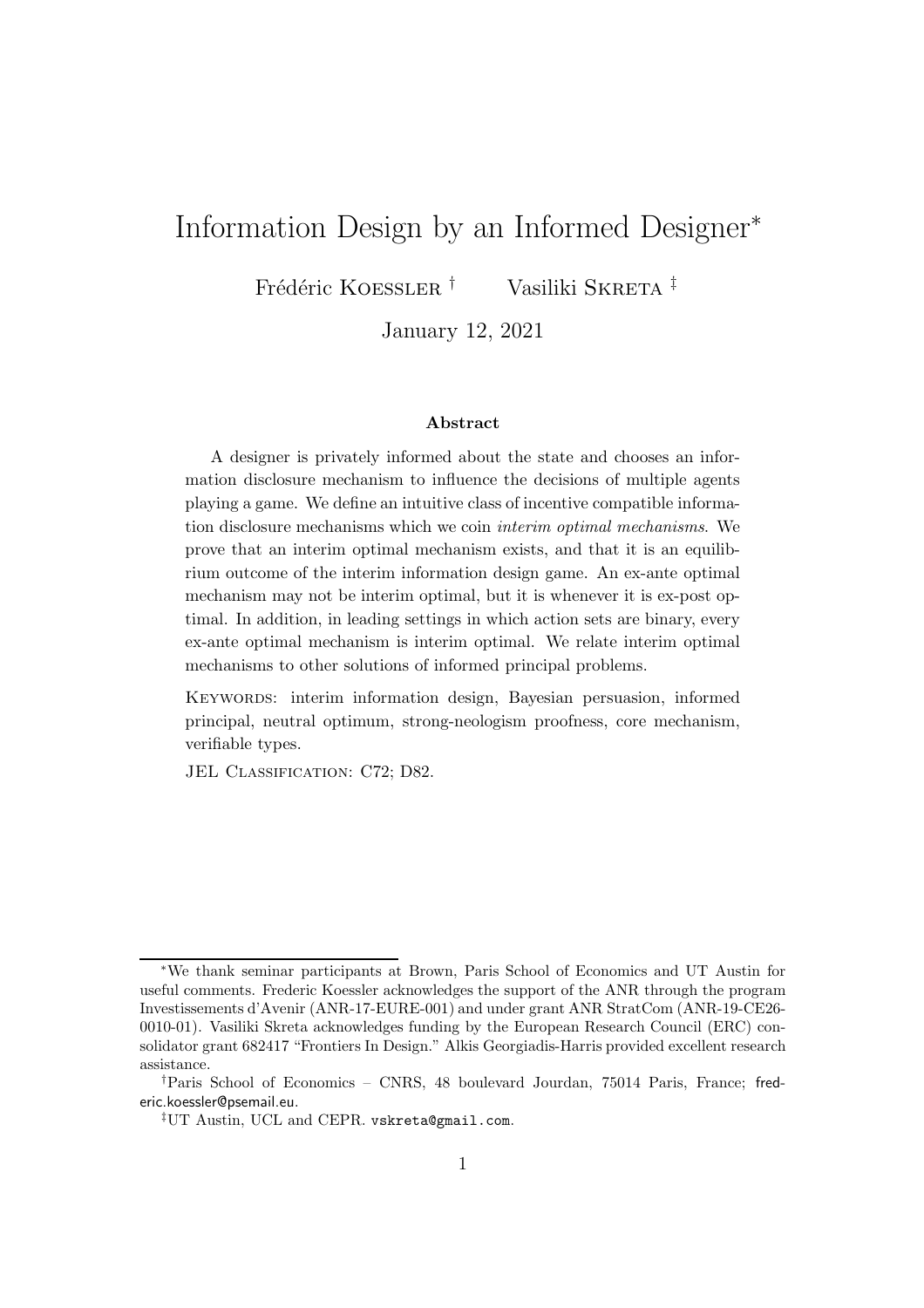### 1 Introduction and illustrative examples

Decisions ranging from voting, career, investment, to whether or not to get vaccinated depend crucially on the information agents have. In the large and influential literature on Bayesian persuasion and information design, an uninformed designer chooses and commits to a disclosure rule.<sup>1</sup> The purpose of the designer is to achieve a certain goal: A seller tries to persuade buyers that their product is good; a politician voters to vote for them and a pharmaceutical company to convince a doctor to prescribe their medicine. Oftentimes, however, parties selecting the informativeness of a procedure (details on a product brochure; scope and breadth of an investment opportunities study; dimensions on which to test a new vehicle) have private information which shapes their preferences about which procedure to choose, and this, in turn, affects inferences and the ultimate nature of information that can be disclosed in equilibrium. There is a sizable body of research that studies disclosure of evidence by privately informed parties, restricting attention to deterministic evidence.<sup>2</sup> In this paper we take the same interim perspective as the works on disclosure games, but enlarge the choice set that the informed party can choose from: The designer can choose any mapping from the state to a distribution of signals.

We study equilibrium information disclosure mechanisms of an *interim* information design game and investigate how they compare to those arising when the designer can choose and commit to the disclosure mechanism ex-ante, before observing state. There are two key differences between the standard information design setting and ours. First, the designer's *interim* incentives differ from his exante ones. For example, a high quality seller prefers information to be disclosed, but a low quality one does not. Second, the choice of the information disclosure policy can reveal information to the agents. For example, customers can update their expected valuation for a product if the seller designs product testing procedures that have a low probability of uncovering bad characteristics, or if some product features are not tested at all. Interim information design is, thus, not a constrained optimization problem, but a signaling game that shares features

<sup>&</sup>lt;sup>1</sup>See Kamenica and Gentzkow (2011), Bergemann and Morris (2016), Taneva (2019), Mathevet, Perego, and Taneva (2020) and Bergemann and Morris (2019), Kamenica (2019), and Forges (2020) for surveys of the literature.

<sup>2</sup>See Milgrom (1981), Okuno-Fujiwara, Postlewaite, and Suzumura (1990), Seidmann and Winter (1997), Sher (2011), Hagenbach, Koessler, and Perez-Richet (2014), Hart, Kremer, and Perry (2017) and Ben-Porath, Dekel, and Lipman (2019).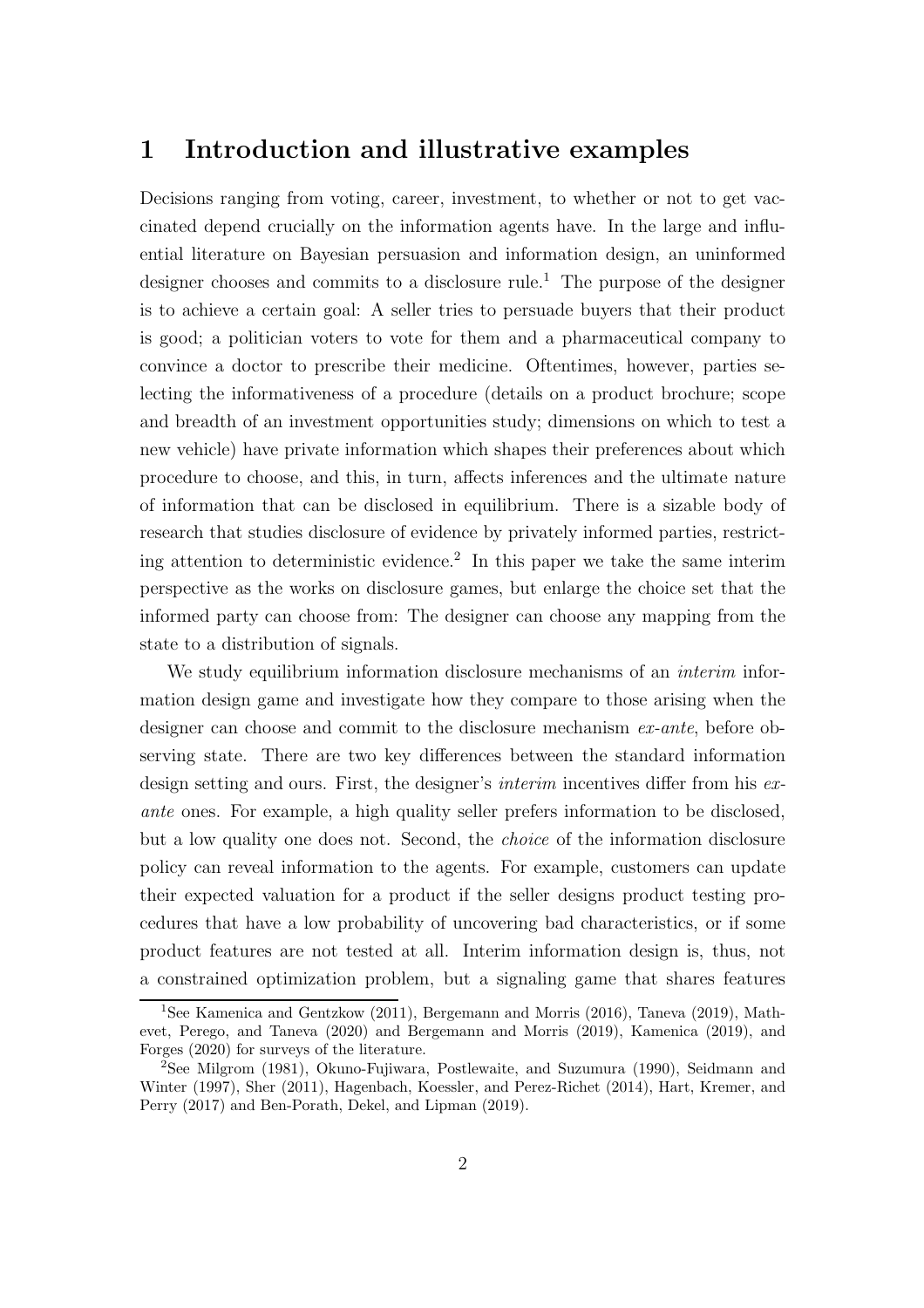with disclosure games (as in Milgrom, 1981) and informed principal problems  $\dot{a}$  la Myerson (1983).

We consider the following setting. There are  $n + 1$  players: the designer and n agents. Players' payoffs depend on the state of the world  $t \in T$  and on the profile of actions chosen. The designer observes the state of the world (which is distributed according to a common prior) and can design any (generalized) information disclosure mechanism: A mapping from  $T$  to distributions over signals  $\Delta(X)$  where  $x \in X$  is a profile of signals and each agent i observes component  $x_i$ . The information disclosure mechanism coincides with a Blackwell experiment when there is one agent but it is "generalized" because of two features. First, the output is not necessarily public so each agent can observe a different message. Second, the designer could have actions that are contractually enforceable. After information is disclosed, agents interact in a game, whose continuation equilibrium outcomes depend on the information released by the designer. The set of states of the world and the set of actions for each player can be arbitrary finite sets and we impose no assumption on players' payoff functions.

Our main results are to identify a set of mechanisms, which we call interim optimal mechanisms, that always exist (Theorem 1) and that constitute (perfect Bayesian) equilibria of the interim information design game (Theorem 2). Propositions 1 and 2 describe conditions under which an ex-ante optimal mechanism is also interim optimal and thus an equilibrium of the interim information design game. An interim optimal mechanism is an incentive compatible mechanism that is immune to alternative mechanisms when we impose "credibility" constraints to agents' beliefs in the spirit of the notions of core in Myerson (1983) and neologismproofness in Farrell (1993).

To get a taste of the forces at play when information design is carried at the interim stage as opposed to ex-ante and how these forces shape the identifying properties of interim optimal mechanisms we present two examples.

Example 1 (Transparent motives, three actions) Suppose that the designer (say, the government) faces a single agent (a foreign investor) with three possible actions:

 $A = \{ \text{not invest}, \text{invest}, \text{invest} \text{ and manage} \}.$ 

There are two possible states:  $T = \{\text{good}, \text{bad}\}\$ and the prior is  $p(\text{good}) = p = \frac{1}{6}$  $\frac{1}{6}$ . The designer's and the agent's payoffs are summarized in the following matrix,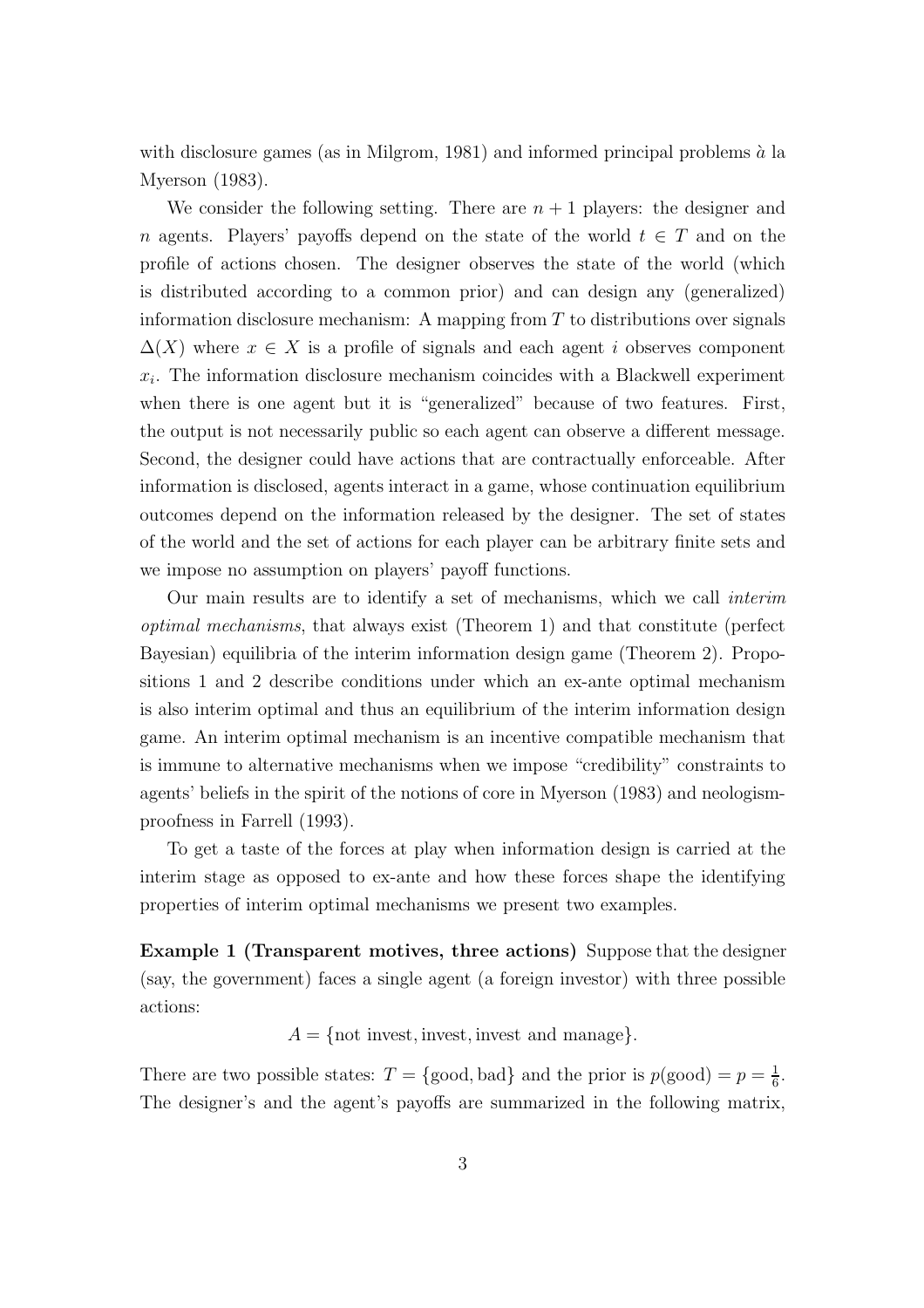|      |  | not invest invest invest and manage |
|------|--|-------------------------------------|
| good |  | 3.3                                 |
| bad  |  |                                     |

where the first number denotes the designer's payoff and the second the agent's.

The designer's ranking of the actions is state-independent. The investor's optimal action as a function of his belief  $q \in [0, 1]$  that the state is good is:<sup>3</sup>

$$
a^*(q) = \begin{cases} \text{not invest} & \text{if } q < 1/3\\ \text{invest} & \text{if } 1/3 \le q < 2/3\\ \text{invest and manage} & \text{if } q \ge 2/3. \end{cases}
$$

The resulting designer's indirect utility as a function of  $q$  is:

$$
V(q) = \begin{cases} 0 & \text{if } q < 1/3 \\ 2 & \text{if } 1/3 \le q < 2/3 \\ 3 & \text{if } q \ge 2/3. \end{cases}
$$



Figure 1: Ex-ante optimal payoff of the designer, cav  $V(q)$ , in Example 1.

The ex-ante optimal mechanism for the designer can be obtained directly through the concavification of the designer's indirect utility function V (see Kamenica and Gentzkow, 2011, and Figure 1). In this example, the optimal mechanism is a statistical experiment that splits uniformly the prior  $\frac{1}{6}$  into the posteriors 0 and  $\frac{1}{3}$ . The corresponding direct recommendation mechanism  $\mu: T \to \Delta(A)$  is:

<sup>&</sup>lt;sup>3</sup>In case of indifference, we select the designer's preferred action.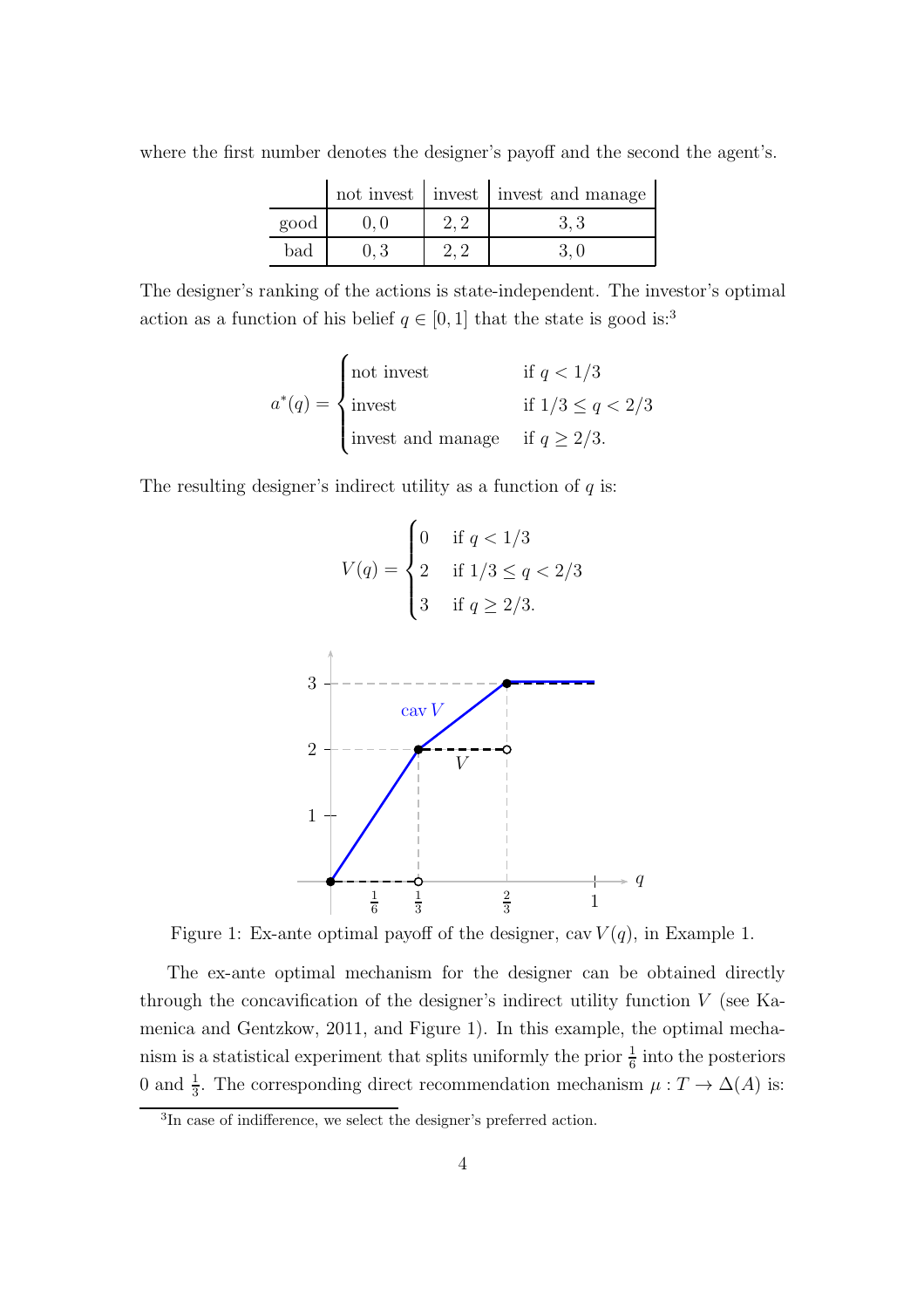

which induces the required beliefs:  $Pr(good \mid not \text{ invest}) = 0$ ,  $Pr(good \mid invest) =$ 1  $\frac{1}{3}$  and results in the ex-ante expected payoff cav  $V(\frac{1}{6}$  $(\frac{1}{6}) = \frac{1}{2}V(0) + \frac{1}{2}V(\frac{1}{3})$  $(\frac{1}{3}) = 1.$  At the ex-ante optimal mechanism, the interim payoff vector for the designer, henceforth allocation, is  $U = (U(\text{good}), U(\text{bad})) = (2, \frac{4}{5})$  $\frac{4}{5}$ : the interim expected payoff of the designer is 2 in the good state and  $\frac{2}{5} \times 2 = \frac{4}{5}$  in the bad state. When the state is good, however, the designer can choose a fully revealing experiment thereby inducing action "invest and manage" and get 3 which is strictly higher than the payoff of 2 from the ex-ante optimal mechanism. Hence, in the interim information design game, the interim payoff of the designer should not be less than 3 when the state is good. The allocation resulting from a fully revealing experiment is (3, 0). It is ex-post incentive compatible, so it can be achieved independently of the belief of the agent. More generally, the best the designer types can achieve depends on the beliefs agents hold upon observing a deviation by the designer. Interim optimal mechanisms are defined to be robust to deviations under "reasonable beliefs" for the agents. A mechanism is interim optimal if it is incentive compatible and there is no alternative mechanism which is incentive compatible for some belief that assigns zero probability to states in which the designer does not benefit from the alternative mechanism.

The next example presents a binary state, binary action setting in which the ex-ante optimal experiment is not an even a Nash equilibrium of the interim information design game.

Example 2 (State-dependent motives, two actions) In this example, like in the first, the designer faces one agent. There are two possible states  $T = \{t_1, t_2\}$ and two actions for the agent  $A = \{a^1, a^2\}$ . We show that when the prior is  $p(t_1) = p = 3/4$ , there is a profitable deviation from the ex-ante optimal experiment whatever the continuation strategy of the agent. The designer's and the agent's payoffs are summarized in the following matrix: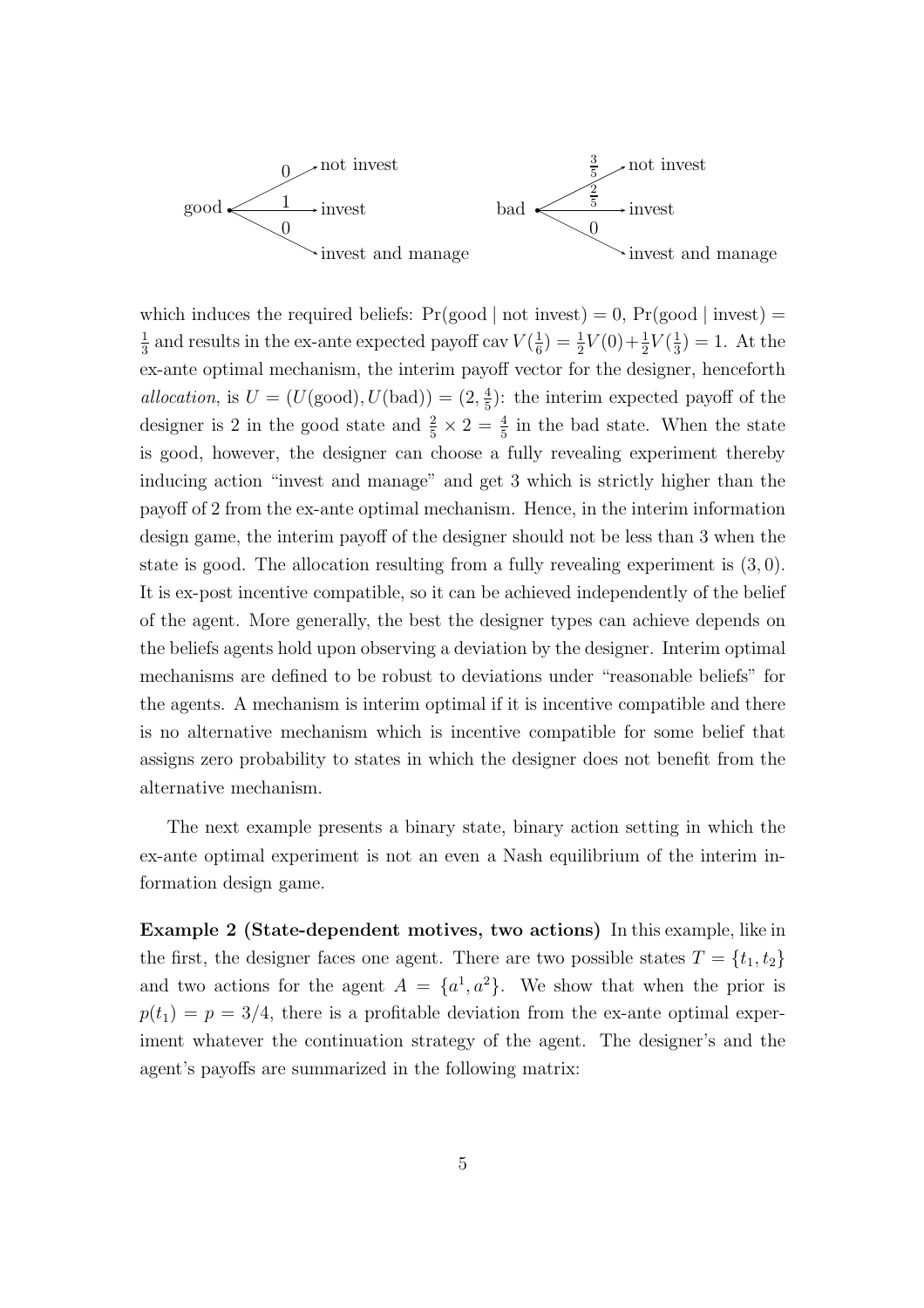|        | $a^{\prime}$ | $a^2$      |
|--------|--------------|------------|
| t1     | 3.0          | $\theta$ . |
| $t_2\$ |              | 0          |

Let q denote the belief of the agent that the designer's type is  $t_1$ . The optimal action for the agent is to choose  $a^1$  if  $q \leq 1/2$  and  $a^2$  if  $q > 1/2$ . The designer's indirect utility as a function of  $q$  is:

$$
V(q) = \begin{cases} 3q & \text{if } q \le 1/2 \\ 1 - q & \text{if } q > 1/2. \end{cases}
$$

When the prior is  $p = 3/4$ , the ex-ante optimal experiment splits uniformly the prior  $p=\frac{3}{4}$  $\frac{3}{4}$  into the posteriors  $\frac{1}{2}$  and 1. The corresponding direct recommendation mechanism  $\mu : T \to \Delta(A)$  is:

$$
\mu(a^1 | t_1) = 1/3; \mu(a^2 | t_1) = 2/3; \mu(a^1 | t_2) = 1; \mu(a^2 | t_2) = 0.
$$

Then, the posterior belief of the agent is  $Pr(t_1 | a^2) = 1$ ,  $Pr(t_1 | a^1) = 1/2$  as desired. The ex-ante optimal allocation is  $U^{EAO} = (1,0)$ . It is immediate to see that this allocation is not a Nash equilibrium allocation of the interim information design game. The designer can deviate to any pooling experiment (an experiment that sends the same message regardless of the state). Suppose that given such an experiment the agent chooses  $a^1$  with probability  $\beta$  and  $a^2$  with probability  $1-\beta$ . If  $\beta > \frac{1}{3}$ , then  $t_1$  strictly benefits, and if  $\beta < 1$ , then  $t_2$  strictly benefits, implying that at least one of the two designer types benefits regardless of the value of  $\beta$ .

We formulate the interim information design game as an informed principal problem. The setting is a common value one in Maskin and Tirole (1992)'s terminology because the state of the world can affect all players' payoffs. There are two differences from the usual formulations of informed principal problems. First, in contrast to the setting in Maskin and Tirole (1992), and, for that matter, the majority of work on informed principal problems,<sup>4</sup> the principal cannot "lie" about the state–the input in the experiment is the true state of the world–it is verifiable. In other words, the mediator implementing the mechanism is omniscient in the language of Forges (1993). Second, the experiment's outputs could be "just

<sup>4</sup>To the best of our knowledge there are two exceptions: Types are verifiable in De Clippel and Minelli (2004). Koessler and Skreta (2019) allow for different evidence structures, including verifiable types in a buyer-seller setting with transfers.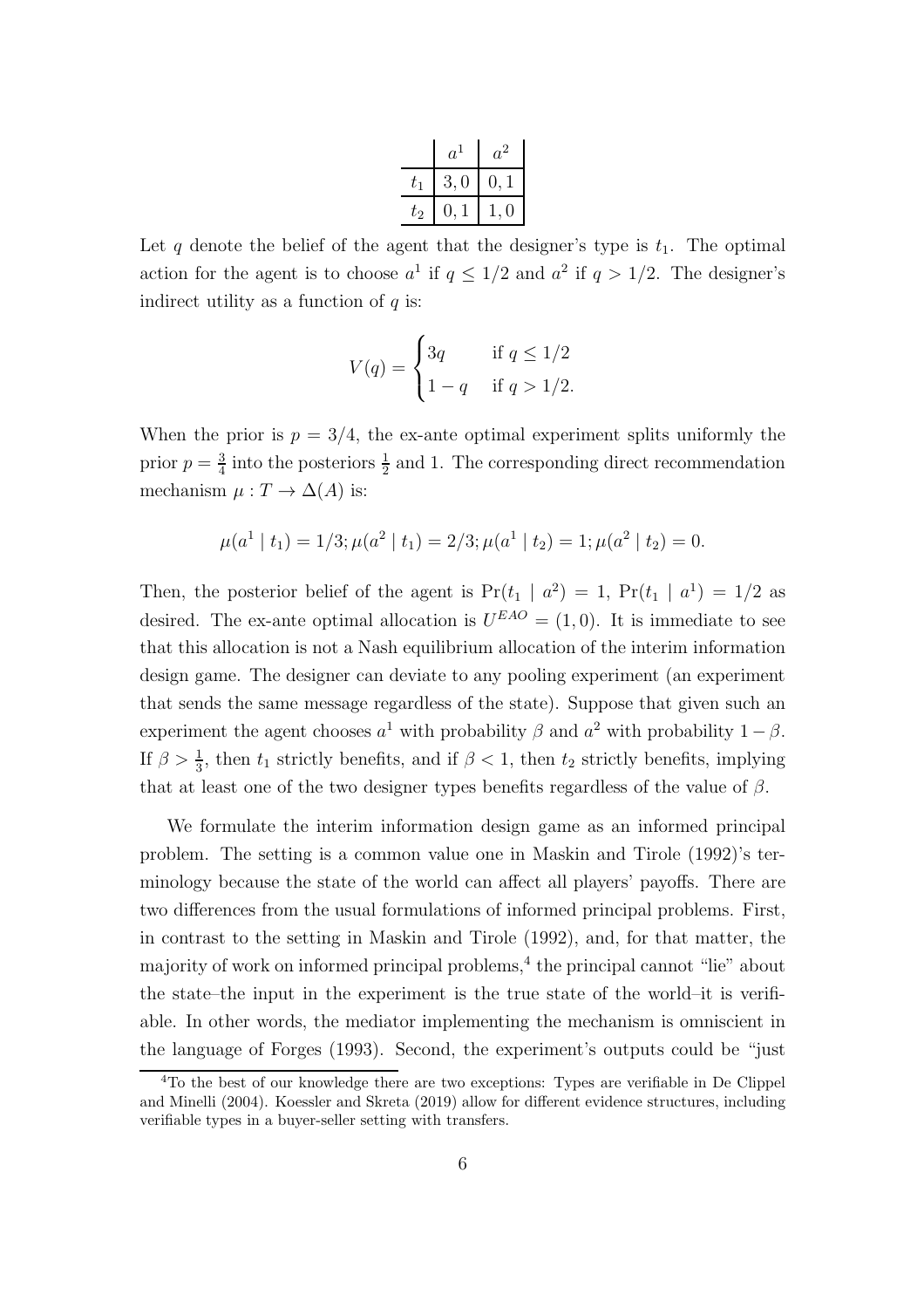signals" and there are not necessarily any contractually enforceable outcomes (as is the norm in the informed principal literature).<sup>5</sup> Our formulation of the interim information design game follows Myerson (1983) with the key difference that the designer's information is verifiable in our setting.

We say that a mechanism is *interim optimal* if there is no "coalition" of designer types that can benefit from selecting an alternative "blocking" mechanism that results to an incentive-compatible allocation (a vector of interim payoffs for the designer) given a belief for the agents that assigns strictly positive probability only to designer types that *strictly* benefit from this deviation. In Example 1, an interim optimal allocation is any incentive compatible allocation for the prior such that  $U(\text{good}) = 3$ . Indeed, the coalition consisting of the good type alone can block any allocation resulting to a payoff strictly lower than 3 for the good type by simply selecting the full disclosure mechanism. In this example, the set of interim optimal allocations is the set of interim payoff vectors  $U \in \mathbb{R}^T$  for the designer such that  $U(\text{good}) = 3$  and  $U(\text{bad}) \in [0, \frac{3}{10}]$ . The highest ex-ante expected designer's payoff achievable at an interim optimal mechanism is obtained with the following direct recommendation mechanism



which splits the prior into the posterior  $\frac{2}{3}$  with probability  $\frac{1}{4}$  and into the posterior 0 with probability  $\frac{3}{4}$ . The corresponding ex-ante expected payoff for the designer is  $\frac{3}{4}$ , which is strictly lower than the ex-ante optimal payoff cav  $V(\frac{1}{6})$  $(\frac{1}{6})=1.$ 

In Example 2 the ex-ante optimal allocation  $U^{EAO} = (1,0)$  is not interim optimal because, as we have observed, it is not an equilibrium allocation. Another way to understand why  $U^{EAO}$  is not interim optimal is to observe that it is blocked by the following mechanism, for  $\varepsilon > 0$  small enough:

$$
\nu(a^1 \mid t_1) = 1/2; \nu(a^2 \mid t_1) = 1/2; \nu(a^1 \mid t_2) = 1 - \varepsilon; \nu(a^2 \mid t_2) = \varepsilon.
$$

Mechanism  $\nu$  yields allocation  $U^{\nu} = (1.5, \varepsilon)$ , which is strictly higher than the ex-

<sup>5</sup>This makes our game closer to an informed principal moral hazard setting. See, for example, Wagner, Mylovanov, and Tröger (2015) and Mekonnen (2018).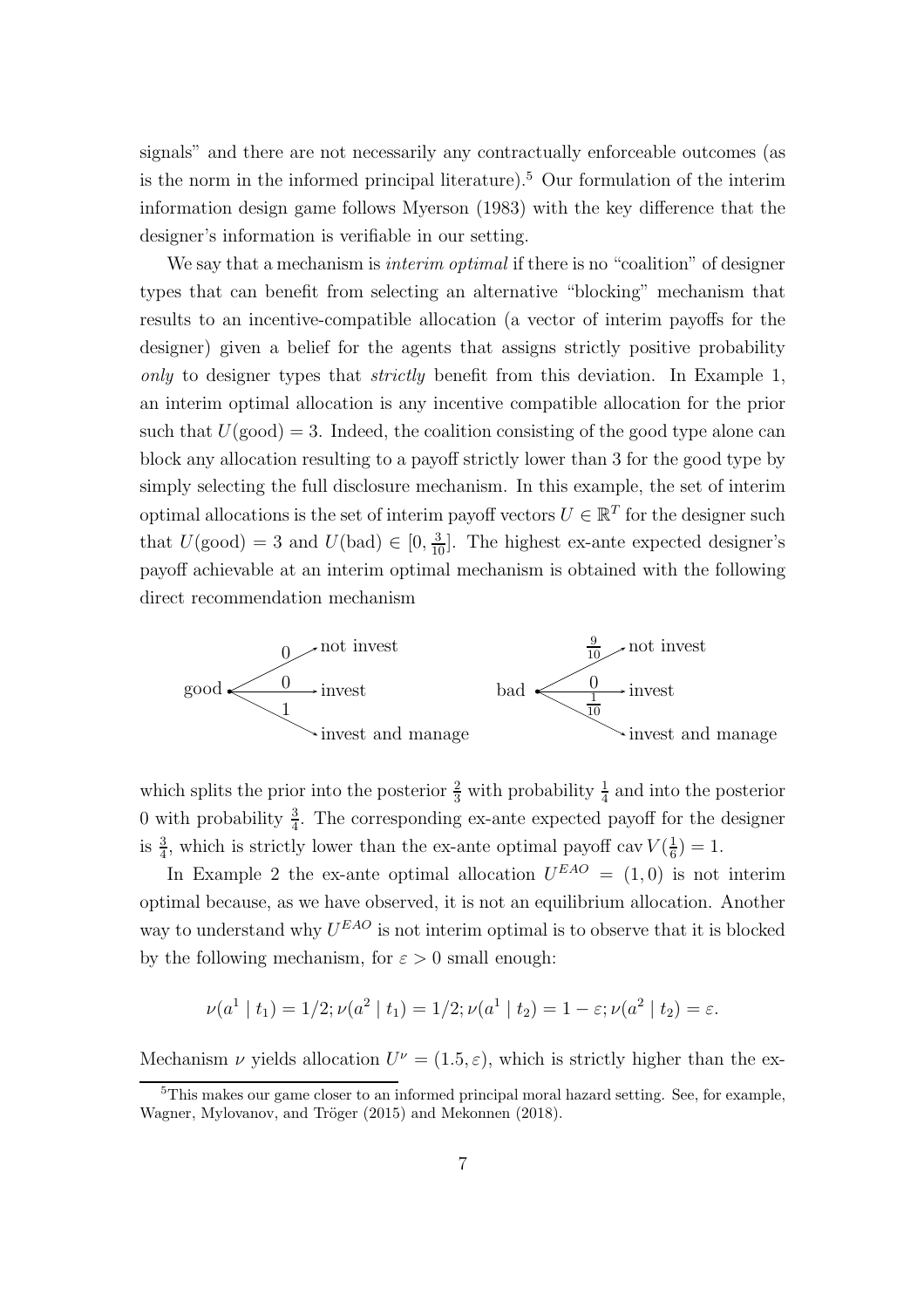ante optimal one,  $U^{EAO} = (1, 0)$ , for both  $t_1$  and  $t_2$ . The mechanism  $\nu$  is incentive compatible (satisfies obedience constraints) for every belief  $q \in \left(\frac{2\varepsilon}{1+\varepsilon}\right)$  $\frac{2\varepsilon}{1+2\varepsilon}, \frac{2(1-\varepsilon)}{3-2\varepsilon}$  $\frac{2(1-\epsilon)}{3-2\epsilon}$ ). So, in particular, mechanism  $\nu$  with  $\varepsilon = \frac{1}{4}$  $\frac{1}{4}$  and belief  $q = 1/2$  blocks the ex-ante optimal mechanism. Any belief, and in particular belief  $q = \frac{1}{2}$  $\frac{1}{2}$ , is credible because both types of the designer benefit from the deviation. In this example, the allocation  $U = (0, 1)$ , which is simply obtained by a non-revealing experiment, is an interim optimal allocation and an equilibrium allocation by Theorem 2.

In Section 4 we explore conditions under which the ex-post optimal mechanism (the best full disclosure outcome for the designer) and the ex-ante optimal one are interim optimal. In Proposition 1 we show that if an ex-post optimal mechanism is ex-ante optimal, then it is interim optimal and hence a (perfect Bayesian) equilibrium allocation of the interim information design game.<sup>6</sup> This follows from the facts that an ex-ante optimal mechanism is undominated, and an ex-post optimal one is incentive compatible for every belief. Hence, if the ex-post optimal mechanism is ex-ante optimal, then it is a strong solution (as defined in Myerson, 1983), which is always interim optimal whenever it exists. Proposition 2 establishes that an ex-ante optimal mechanism is interim optimal and an equilibrium in leading environments in the information design literature in which actions are binary, as in the settings in Alonso and Câmara (2016), Arieli and Babichenko (2019) and Chan, Gupta, Li, and Wang (2019).

Finally, in Section 5, we investigate how interim optimality relates to other leading solutions of informed principal games. Within the context of information design the differences in the sets of core (Myerson, 1983), interim optimal, strong-neologism proof (Mylovanov and Tröger, 2012, 2014; Wagner et al., 2015) and strong unconstrained Pareto optimal mechanisms (Maskin and Tirole, 1990) stem from the beliefs that can accompany alternative mechanism proposals. We illustrate why these notions are less appropriate for the interim information design problem. Strong-neologism proof and strong unconstrained Pareto optimal allocations may fail to exist while core allocations may not be equilibrium allocations.

The rest of the paper is structured as follows. Section 2 describes the setting, defines the mechanism selection game, and formalizes the notion of perfect

 ${}^{6}$ Ex-post and ex-ante optimal mechanisms are two key benchmarks that have anchored a large fraction of work on informed principal problems. Among others, Maskin and Tirole (1990) and Mylovanov and Tröger (2014) identify independent-private-values environments with transfers in which ex-ante and ex-post optimal mechanisms coincide and constitute equilibrium mechanisms of the informed principal game.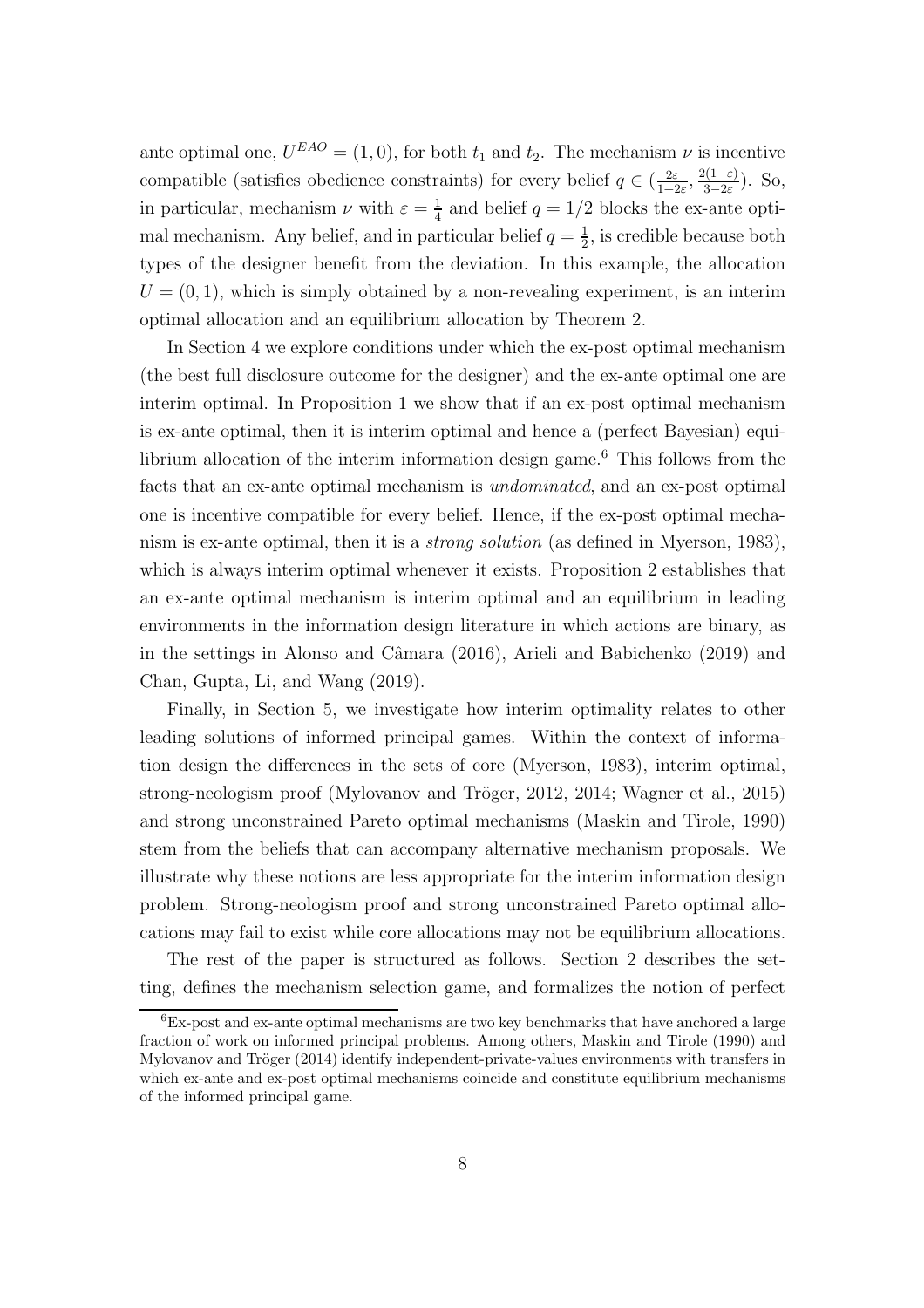Bayesian equilibrium. In subsection 2.3 we formally define ex-ante, ex-post optimal, and undominated mechanisms. In Section 3 we define interim optimal mechanisms, prove existence and show that an interim optimal mechanism is an equilibrium outcome of the interim information design game. Sections 4 and 5 proceed as described above.

### 2 Model

We consider a strategic setting with  $n + 1$  players. Player 0 is the *information designer* who interacts with n players called *agents*. We index agents by  $i =$ 1, ..., *n* and denote by  $I = \{1, ..., n\}$  the set of agents. Each agent  $i \in I$  has a non-empty and finite set of actions  $A_i$ .  $A_0$  is the non-empty and finite set of enforceable actions for the designer.<sup>7</sup> Let  $A = A_0 \times A_1 \times \cdots \times A_n$  be the set of action profiles.

The designer is privately informed about the state of the world that affects players' payoffs. Let  $T$  be the non-empty and finite set of states. This is the set of types of the designer. The common prior  $p \in \Delta(T)$  is assumed to have full support. For every action profile  $a \in A$  and type  $t \in T$ , the utility of the designer is  $u_0(a, t)$  and the utility of agent  $i \in I$  is  $u_i(a, t)$ . Following the terminology of Myerson (1982, 1983), the setting above is called a Bayesian incentive problem and is denoted by

$$
\Gamma = ((A_i, u_i)_{i=0}^n, T, p).
$$

When  $A_0$  is a singleton:  $A_0 = \{a_0\}$ ,  $\Gamma$  corresponds to the basic game as defined in Bergemann and Morris (2019).

#### 2.1 Interim information design game

The interim information design game is the following extensive-form game between the designer and the agents:

- 1. Nature selects the state of the world,  $t \in T$ , according to the prior probability distribution  $p \in \Delta(T)$ ;
- 2. The designer is privately informed about  $t \in T$ ;

<sup>7</sup> In most examples we consider pure information design settings which correspond to cases where  $A_0$  is a singleton:  $A_0 = \{a_0\}.$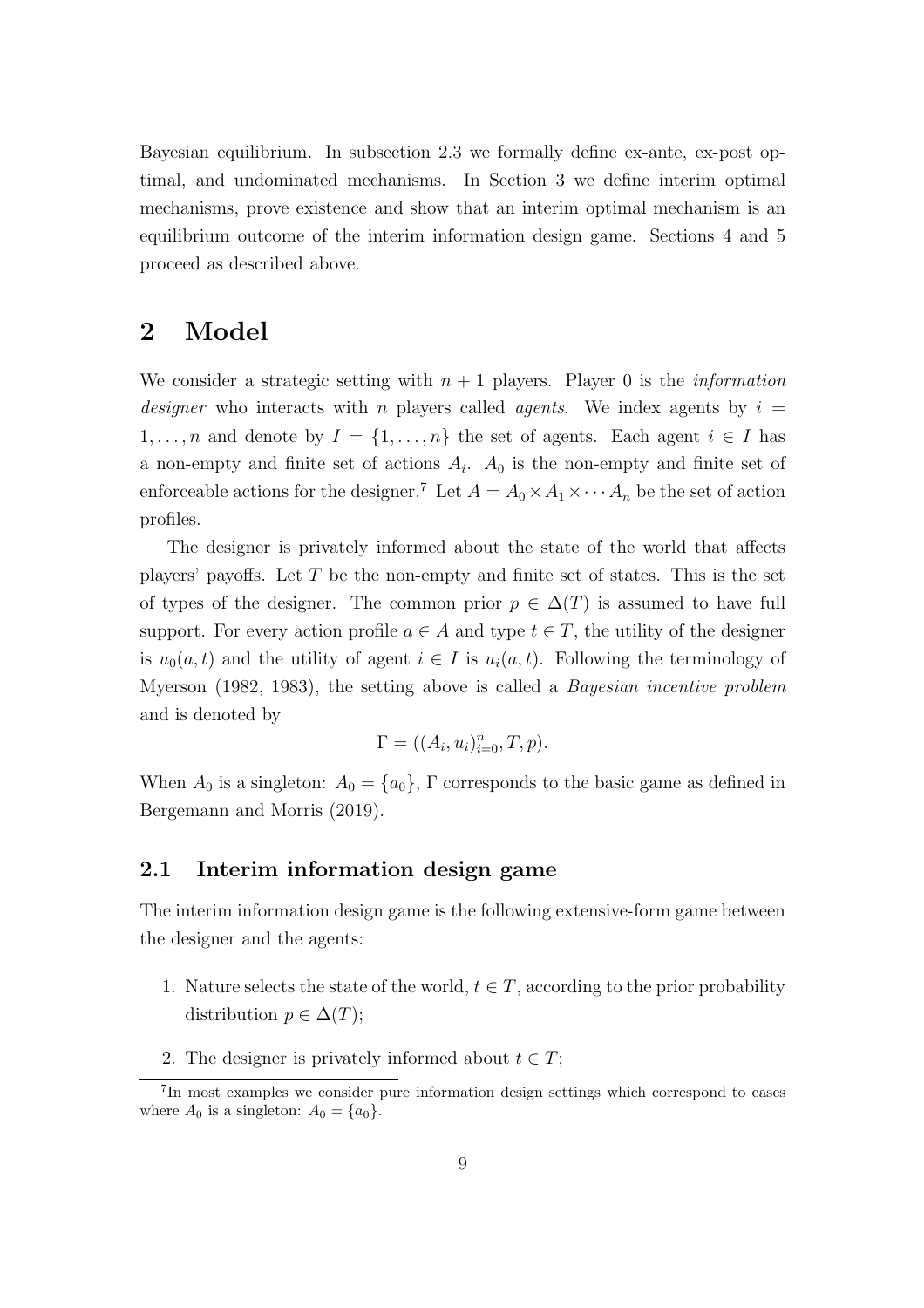3. The designer chooses a non-empty and finite set of messages X and an information disclosure mechanism

$$
\nu: T \to \Delta(X),
$$

where  $X = A_0 \times X_1 \times \cdots \times X_n$  and  $\nu(a_0, x_1, \ldots, x_n | t)$  is the probability of implementing the enforceable action  $a_0$  and sending message  $x_i$  privately to each agent  $i$  when the actual type of the designer is  $t$ ;

- 4. Agents publicly observe the mechanism  $\nu$  proposed by the designer;
- 5. Each agent *i* chooses a function  $\gamma_i : X_i \to \Delta(A_i)$  that determines the probability that he chooses action  $a_i \in A_i$  as a function of their signal  $x_i \in X_i$ ;
- 6. The enforceable action  $a_0$  and the profile of messages  $(x_1, \ldots, x_n)$  are selected with probability  $\nu(a_0, x_1, \ldots, x_n | t)$ , and for every  $i \in I$  action  $x_i \in X_i$  is played with probability  $\gamma_i(a_i \mid x_i)$ .

We are interested in perfect Bayesian equilibria of this game.

Key comparisons The key difference between this game and the usual formulation of information design (as in Bergemann and Morris, 2019) or Bayesian persuasion (Kamenica and Gentzkow, 2011) is that in those settings the designer is not informed about  $t$  (i.e., stage 2 in the description above is absent). That is, he designs an information structure ex-ante. This corresponds to a mechanism design problem with verifiable types (an omniscient mediator), and a version of the revelation principle applies (Myerson, 1982; Forges, 1993; Forges and Koessler, 2005; Bergemann and Morris, 2019). In our game the choice of the mechanism is at the interim stage, so we study an informed principal problem with verifiable types. Since the revelation principle cannot be applied off the equilibrium path, we allow the designer to choose mechanisms in stage 3 with arbitrary signals as outputs, not just direct recommendation mechanisms. When there is a single enforceable action  $(|A_0| = 1)$ , a mechanism is an information structure for the n agents. In addition, if there is only one agent, a mechanism is a Blackwell statistical experiment. Interim information design games are also related to games studied in the literature on strategic information disclosure. As we mentioned in the introduction, in those papers the informed party chooses which piece of evi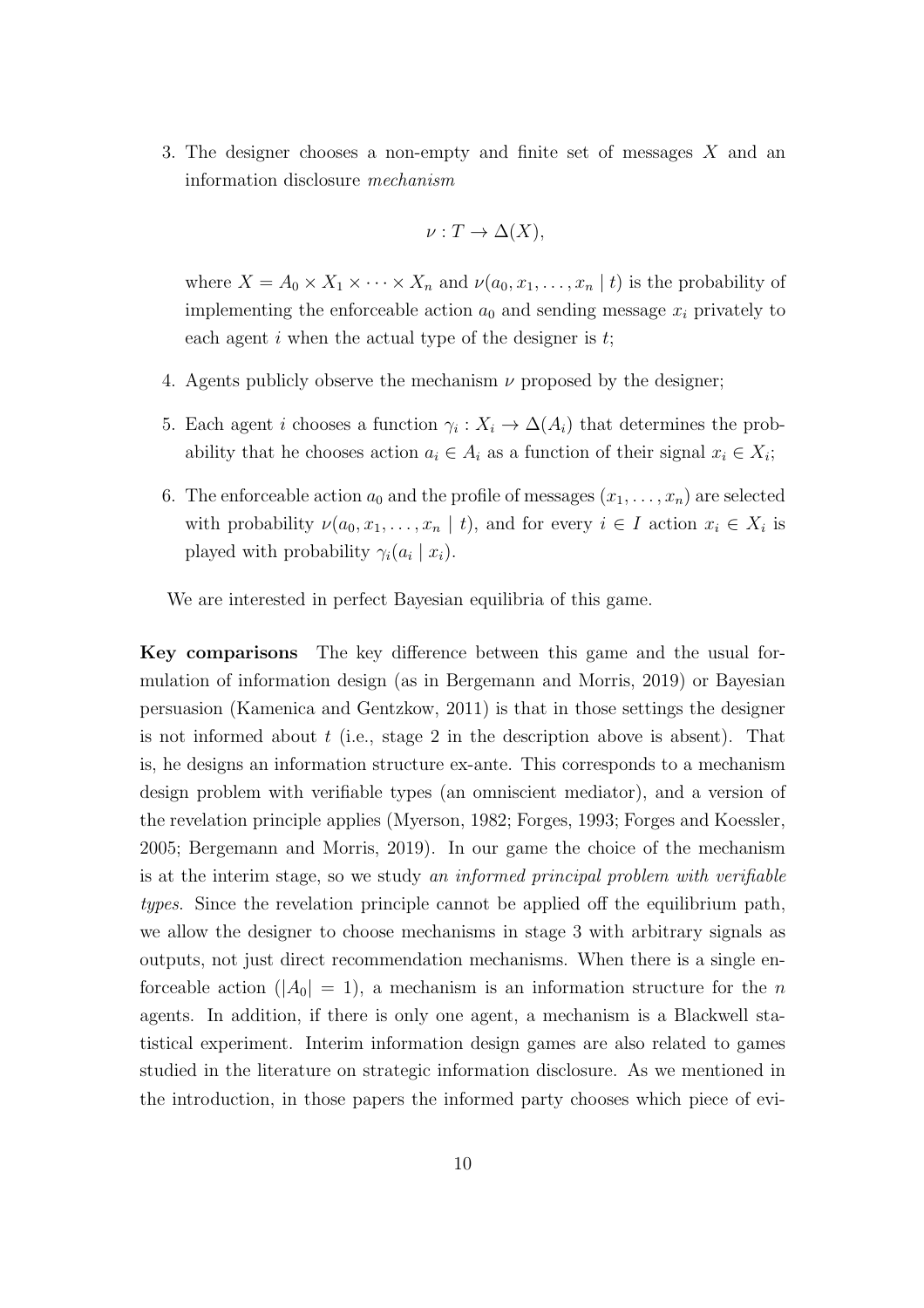dence to disclose while in our setting the informed party can choose any stochastic information disclosure mechanism.

#### 2.2 Equilibrium definition

The extensive form game we analyze is complex; the designer has private information as in signaling games and more importantly, the designer's choice set is much richer as the designer chooses generalized experiments. Our formalization of equilibrium relies a number of auxiliary results due to Myerson (1983).

Revelation and inscrutability principles. Following Myerson (1983) we can rely on the revelation and the inscrutability principles which allow us to conclude that for every equilibrium in which the designer uses a generalized mechanism  $\nu_t: T \to \Delta(X)$  when his type is  $t \in T$ , there is an outcome-equivalent equilibrium is which all designer types offer the same direct mechanism  $\mu : T \to \Delta(A)$  (so agents' beliefs at the beginning of Stage 5 are the same as the prior) and agents are obedient along the equilibrium path.<sup>8</sup>

A direct mechanism is a mapping  $\mu : T \to \Delta(A)$ , where  $\mu(a_0, a_1, \ldots, a_n | t)$  is interpreted as the probability that the mediator "running" the mechanism chooses the enforceable action  $a_0$  and privately recommends  $a_i$  to each agent i when the actual type of the designer is t.

Incentive compatibility notions. The mechanism  $\mu$  is *incentive compatible* (IC) iff for each agent i obedience (following the recommendation  $a_i$ ) is optimal if all the other agents are obedient:<sup>9</sup>

$$
\sum_{a_{-i}\in A_{-i}} \sum_{t\in T} p(t)\mu(a \mid t) [u_i(a, t) - u_i((a'_i, a_{-i}), t)] \ge 0, \text{ for every } a_i \text{ and } a'_i \text{ in } A_i.
$$

More generally, for a common belief  $q \in \Delta(T)$  for the agents, the mechanism

<sup>8</sup>Truth-telling constraints are not needed in our setting given that agents have no private information and the designer's information is verifiable.

<sup>&</sup>lt;sup>9</sup>When  $|A_0| = 1$ , an incentive compatible mechanism in our model corresponds to a Bayesian solution in Forges (1993, 2006) and to a Bayes-correlated equilibrium in Bergemann and Morris (2016, 2019).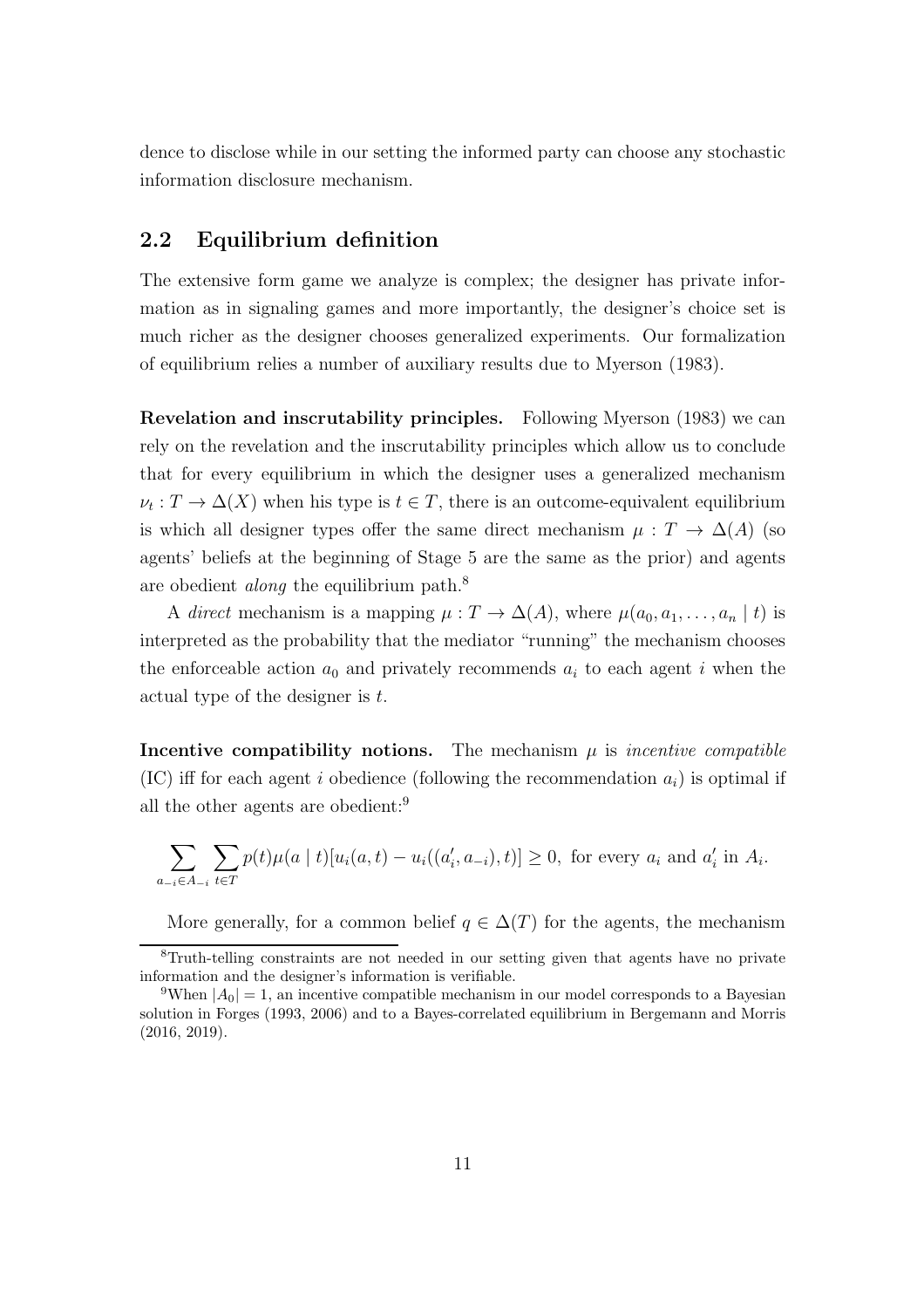$\mu$  is q-incentive compatible (q-IC) iff for each agent i we have:

$$
\sum_{a_{-i}\in A_{-i}} \sum_{t\in T} q(t)\mu(a \mid t) [u_i(a, t) - u_i((a'_i, a_{-i}), t)] \ge 0, \text{ for every } a_i \text{ and } a'_i \text{ in } A_i.
$$

**Allocations.** Let  $U_0(\mu \mid t) = \sum_{a \in A} \mu(a \mid t) u_0(a, t)$  denote the interim expected utility of the designer at state t from mechanism  $\mu$  when agents are obedient. We call *allocation* the corresponding vector of payoffs for each designer type  $U =$  $(U_0(\mu \mid t))_{t \in T}$ . Let  $\boldsymbol{U}(q) \subseteq \mathbb{R}^T$  be the set of q-IC allocations for the designer:

$$
U(q) := \{ U \in \mathbb{R}^T : U = (U_0(\mu \mid t))_{t \in T} \text{ and } \mu \text{ is } q\text{-IC} \}.
$$

Equilibrium. In a perfect Bayesian equilibrium, for every off-path mechanism  $\nu$  and belief q, agents are required to be sequentially rational in Stage 5, i.e., they play a strategy profile  $(\gamma_i)_{i\in I}$  that constitutes a Nash equilibrium given q and  $\nu$ . For every  $x \in X$  and  $a \in A$ , let

$$
\gamma(a \mid x) = \begin{cases} \prod_{i \in I} \gamma_i(a_i \mid x_i) & \text{if } x_0 = a_0 \\ 0 & \text{otherwise,} \end{cases}
$$

be the probability that the action profile  $\alpha$  is played when agents play the strategy profile  $(\gamma_i)_{i\in I}$  and the outcome of the mechanism is x (which includes the enforceable action  $x_0$ ).

Let  $W_0(\nu, \gamma \mid t)$  be the interim expected payoff of the designer given t, the mechanism  $\nu$ , and the agents' strategy profile  $\gamma$ :

$$
W_0(\nu, \gamma \mid t) = \sum_{x \in X} \sum_{a \in A} \nu(x \mid t) \gamma(a \mid x) u_0(a, t).
$$

Let  $W_i(\nu, \gamma \mid q)$  be the expected payoff of agent i given belief  $q \in \Delta(T)$ , the mechanism  $\nu$ , and the strategy profile  $\gamma$  of the agents:

$$
W_i(\nu, \gamma \mid q) = \sum_{t \in T} \sum_{x \in X} \sum_{a \in A} q(t) \nu(x \mid t) \gamma(a \mid x) u_i(a, t).
$$

**Definition 1**  $(\gamma)_{i\in I}$  is a continuation Nash equilibrium for  $\nu : T \to \Delta(X)$  given q iff for every  $i \in I$  and  $\gamma'_i : X_i \to \Delta(A_i)$  we have

$$
W_i(\nu, \gamma \mid q) \ge W_i(\nu, (\gamma'_i, \gamma_{-i}) \mid q).
$$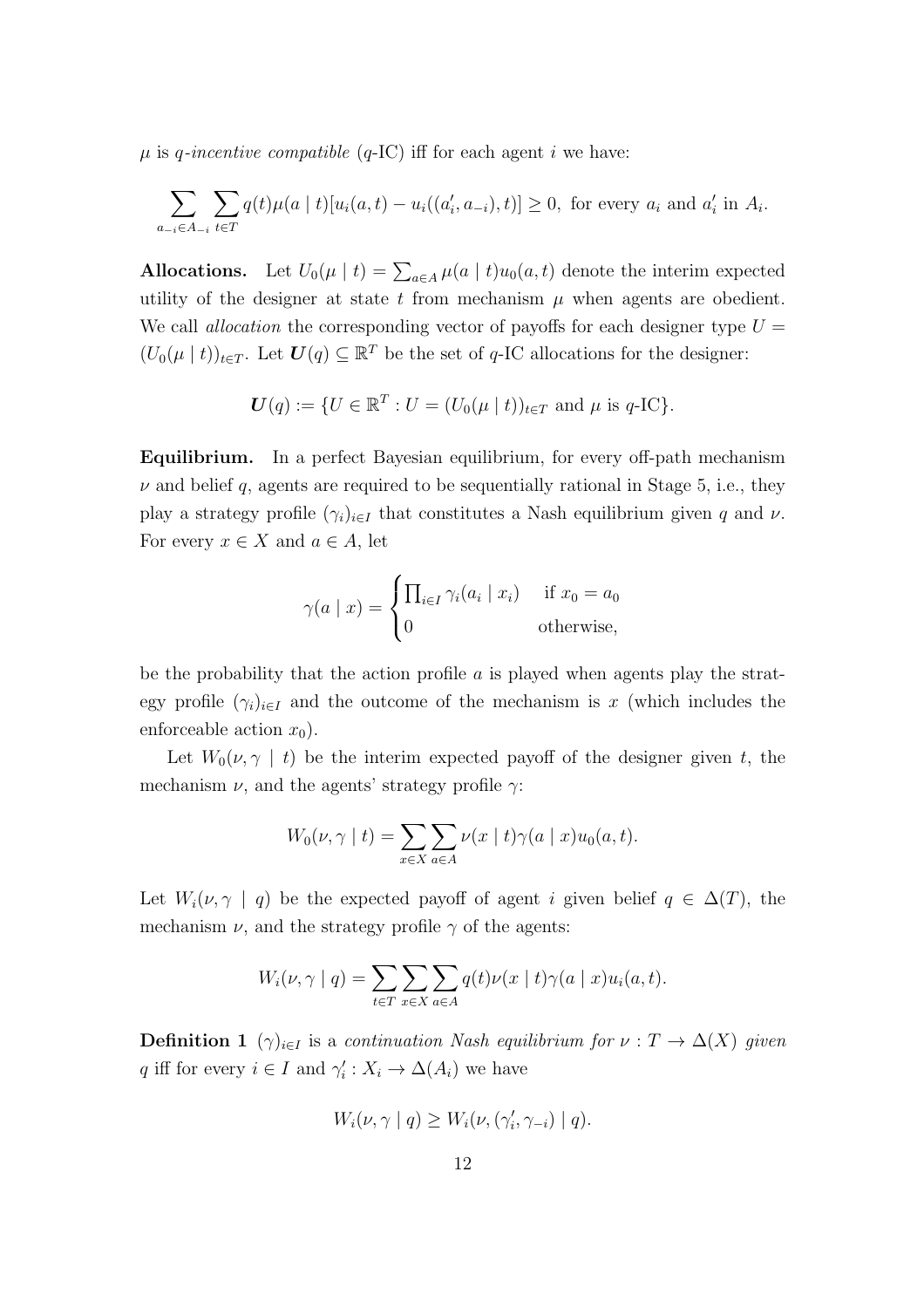Because agents have symmetric information at the beginning of Stage 5, we require that they have a common belief  $q$  at this stage, even off the equilibrium path and this also why we formulated the notions of incentive compatibility for a common belief.

Note that the game induced by  $\nu$  with prior q has finite sets of pure strategies, so a continuation Nash equilibrium for  $\nu$  given q always exists. The non-empty and compact set of continuation equilibrium allocations for  $\nu$  given q is denoted by

 $\mathcal{U}(\nu, q) = \{U \in \mathbb{R}^T : \text{there exists a NE } \gamma \text{ for } \nu \text{ given } q \text{ such that } (W_0(\nu, \gamma \mid t))_{t \in T} = U\}.$ 

By the revelation principle, every continuation equilibrium utility allocation for  $\nu$ given q is  $q$ -IC:

$$
\mathcal{U}(\nu,q)\subseteq \mathbf{U}(q).
$$

These observations lead to the following definition of perfect Bayesian equilibrium, which is what Myerson (1983) calls an expectational equilibrium:

Definition 2 (Equilibrium of the interim information design game) A mechanism  $\mu: T \to \Delta(A)$  is an *equilibrium* of the interim information design game iff

- $\mu$  is incentive compatible;
- for every generalized mechanism  $\nu$ , there exists a belief  $q \in \Delta(T)$  and a continuation Nash equilibrium allocation  $(U(t))_{t\in T} \in \mathcal{U}(\nu, q)$  such that  $U_0(\mu |$  $t) \geq U(t)$  for every  $t \in T$ .

In particular, the set of equilibrium allocations is a subset of the set of incentivecompatible allocations  $U(p)$ .

Remark 1 (Definition of equilibrium) Requiring that agents have a common belief at the beginning of Stage 5 is in the spirit of the belief consistency requirement of the sequential equilibrium of Kreps and Wilson (1982) and the strong version of perfect Bayesian equilibrium in Fudenberg and Tirole (1991), and it is standard in the literature. Our results hold under any weaker version of perfect Bayesian equilibrium. We follow Myerson (1983) because there are two important difficulties defining sequential equilibrium or a strong version of perfect Bayesian equilibrium directly in our setting. First, the interim information design game is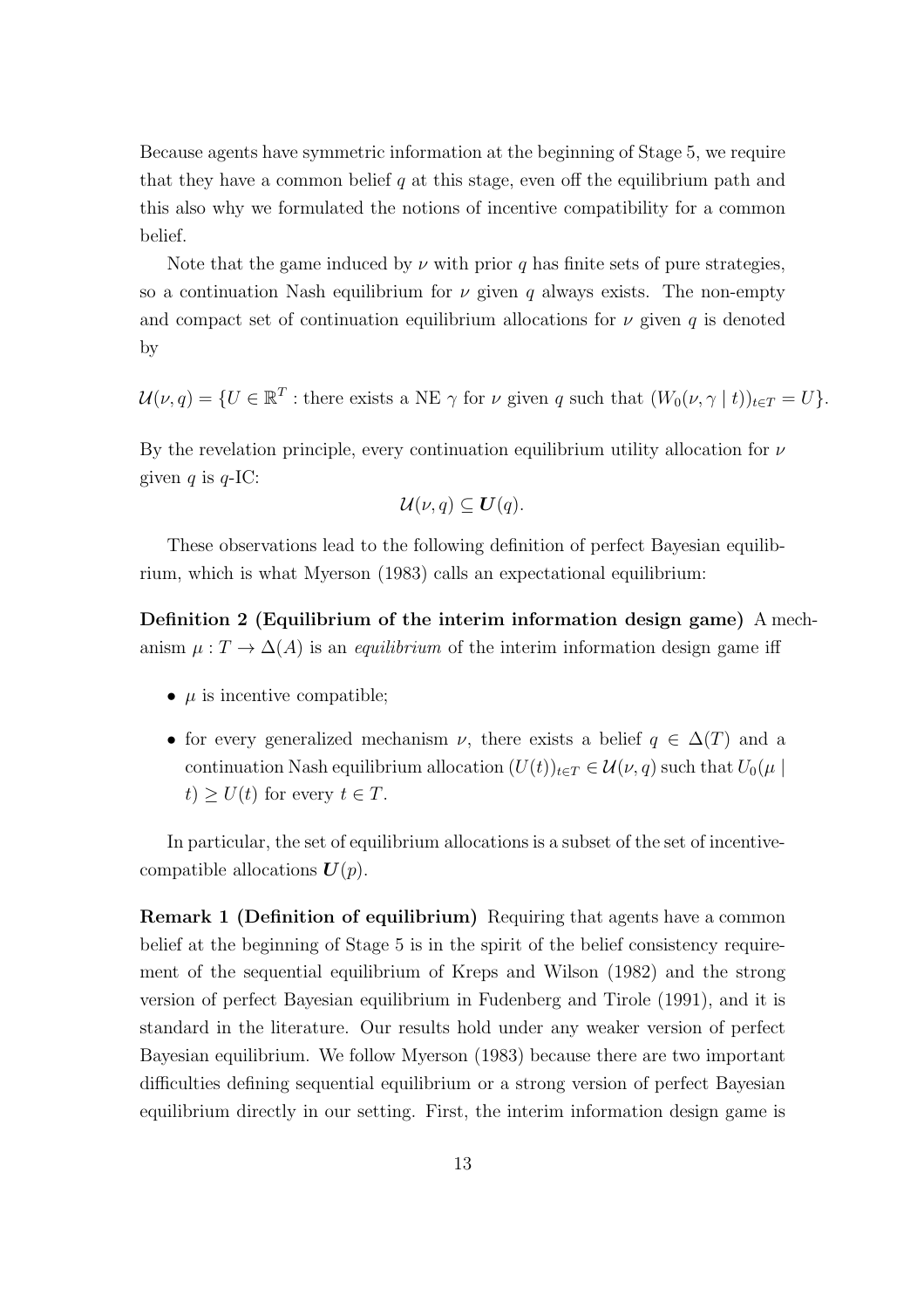not a finite game because the set of possible mechanisms is not finite and not even countable. Second, the definition of sequential equilibrium requires that nature moves at the start of the game with a full support probability distribution. While nature moves at the start of the interim information design game to determine the designer's type  $t \in T$  with a full support probability distribution, nature also moves later in the game to determine the mechanism's output  $x$  and at that point the mechanism may not have full support–so  $x$  can have probability zero for some states that are on the support of the agents' beliefs at the beginning of Stage 4.

#### 2.3 Key benchmarks

For the purpose of comparing and deriving properties of equilibrium mechanisms of the interim information design game, we now formally define the concepts of exante optimal, ex-post optimal, undominated mechanisms, and of strong solutions. The latter concept, defined in Myerson (1983), helps us connect ex-ante, ex-post and interim optimal mechanisms in Proposition 1.

**Definition 3 (Ex-ante optimal mechanisms)** A mechanism  $\mu$  is ex-ante optimal iff  $\mu$  is incentive compatible and for any other incentive compatible mechanism  $\nu$  we have

$$
\sum_{t \in T} p(t)U_0(\mu \mid t) \ge \sum_{t \in T} p(t)U_0(\nu \mid t).
$$

When there is a single enforceable action, an ex-ante optimal mechanism corresponds to a solution of the standard information design problem (Kamenica and Gentzkow, 2011; Bergemann and Morris, 2019; Taneva, 2019). An ex-ante optimal mechanism is undominated, in the following sense:

Definition 4 (Dominated and undominated mechanisms) A mechanism  $\mu$ is dominated by  $\nu$  iff  $U_0(\mu \mid t) \leq U_0(\nu \mid t)$  for every  $t \in T$ , with a strict inequality for at least one t. A mechanism  $\mu$  is *strictly dominated* by  $\nu$  iff  $U_0(\mu | t) < U_0(\nu | t)$ for every  $t \in T$ . A mechanism  $\mu$  is undominated iff  $\mu$  is incentive compatible and  $\mu$  is not dominated by any other incentive compatible mechanism.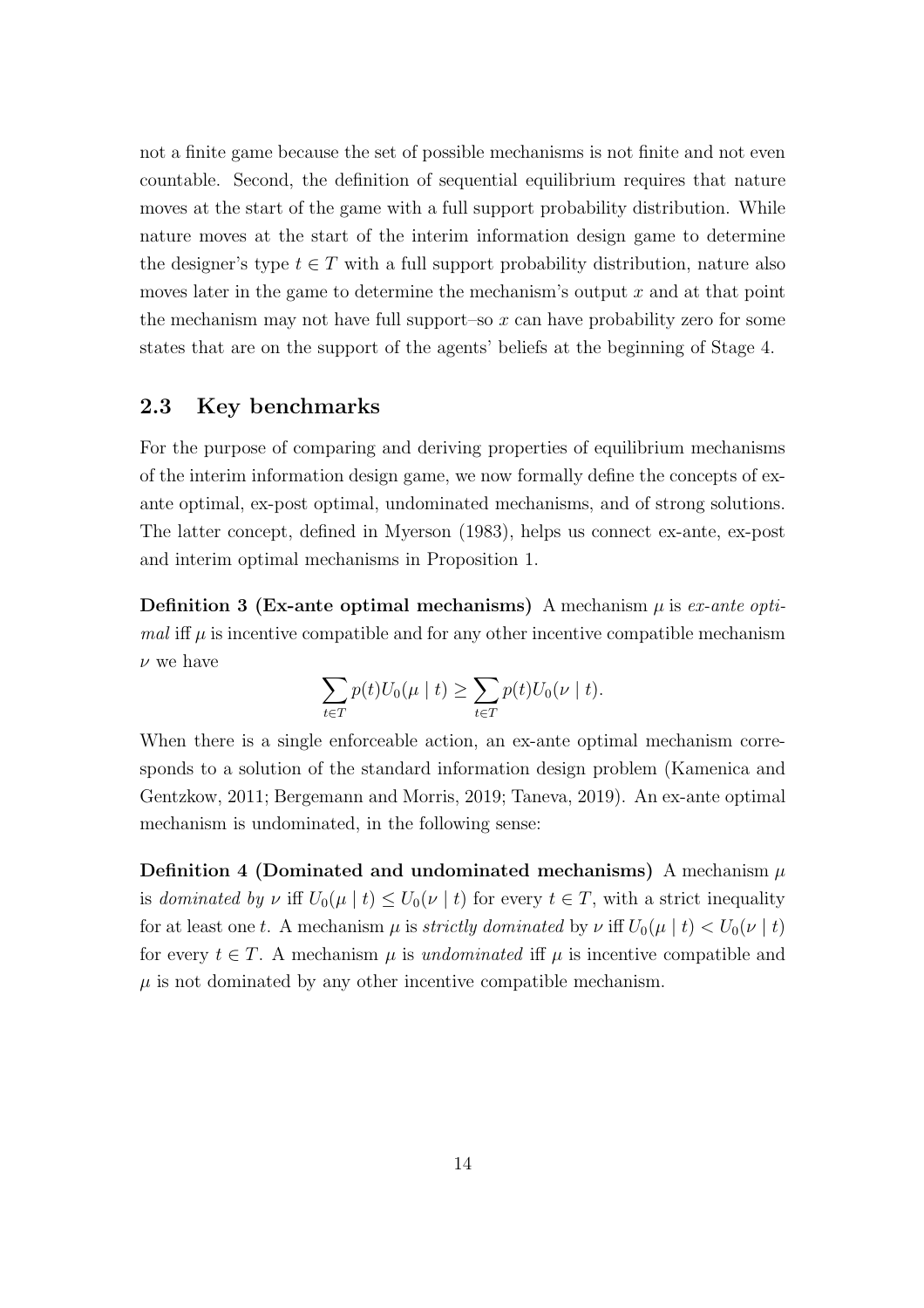A mechanism  $\mu$  is *ex-post incentive compatible*<sup>10</sup> iff for every *i* and *t* we have:

$$
\sum_{a_{-i}\in A_{-i}} \mu(a \mid t) [u_i(a, t) - u_i((a'_i, a_{-i}), t)] \ge 0, \text{ for every } a_i \text{ and } a'_i \text{ in } A_i.
$$

An ex-post incentive compatible mechanism satisfies the agents' obedience constraints when they know the state and it is q-IC for every  $q \in \Delta(T)$ . If there is a single enforceable action  $(A_0 = \{a_0\})$ , then it maps every t to a correlated equilibrium (Aumann, 1974) of the normal form game  $((A_i)_{i\in I},(u_i(a_0,\cdot,t))_{i\in I})$ . An ex-post incentive compatible mechanism always exists in our environment because the set of correlated equilibria is non-empty and the designer's type is verifiable: The designer cannot "lie" to the mediator implementing the mechanism because the mediator is omniscient.<sup>11</sup>

**Definition 5 (Ex-post optimal mechanisms)** A mechanism  $\mu$  is ex-post optimal iff  $\mu$  is ex-post incentive compatible and for every other ex-post incentive compatible mechanism  $\nu$  we have:

$$
U_0(\mu \mid t) \ge U_0(\nu \mid t)
$$
, for every  $t$ .

The ex-post optimal allocation is the best correlated equilibrium allocation for the designer when there is complete information about  $t$ . When there are enforceable actions only, the ex-post optimal mechanism corresponds to a best safe mechanism in De Clippel and Minelli (2004). However, the ex-post optimal allocation may be dominated; if it is not, then it is called a strong solution:

Definition 6 (Strong solution (Myerson, 1983)) A mechanism  $\mu$  is a *strong* solution iff it is ex-post incentive compatible and undominated.

A strong solution is an equilibrium of the informed designer game (see the proof of Theorem 1), and it is a robust prediction of the information design problem because it is incentive compatible for all agent beliefs. However, in many interesting information design problems, a strong solution does not exist. In Example 1, the

<sup>&</sup>lt;sup>10</sup>Such a mechanism is called *safe* in Myerson (1983) and *full-information* incentive compatible in Maskin and Tirole (1990).

 $11$ An ex-post incentive compatible mechanism also exists in the private-value environments with unverifiable types of Maskin and Tirole  $(1990)$  and of Mylovanov and Tröger  $(2014)$ . In the general model of Myerson (1983), an ex-post incentive compatible mechanism may not exist because a mechanism that is ex-post incentive compatible for the agents may not be incentive compatible for the designer.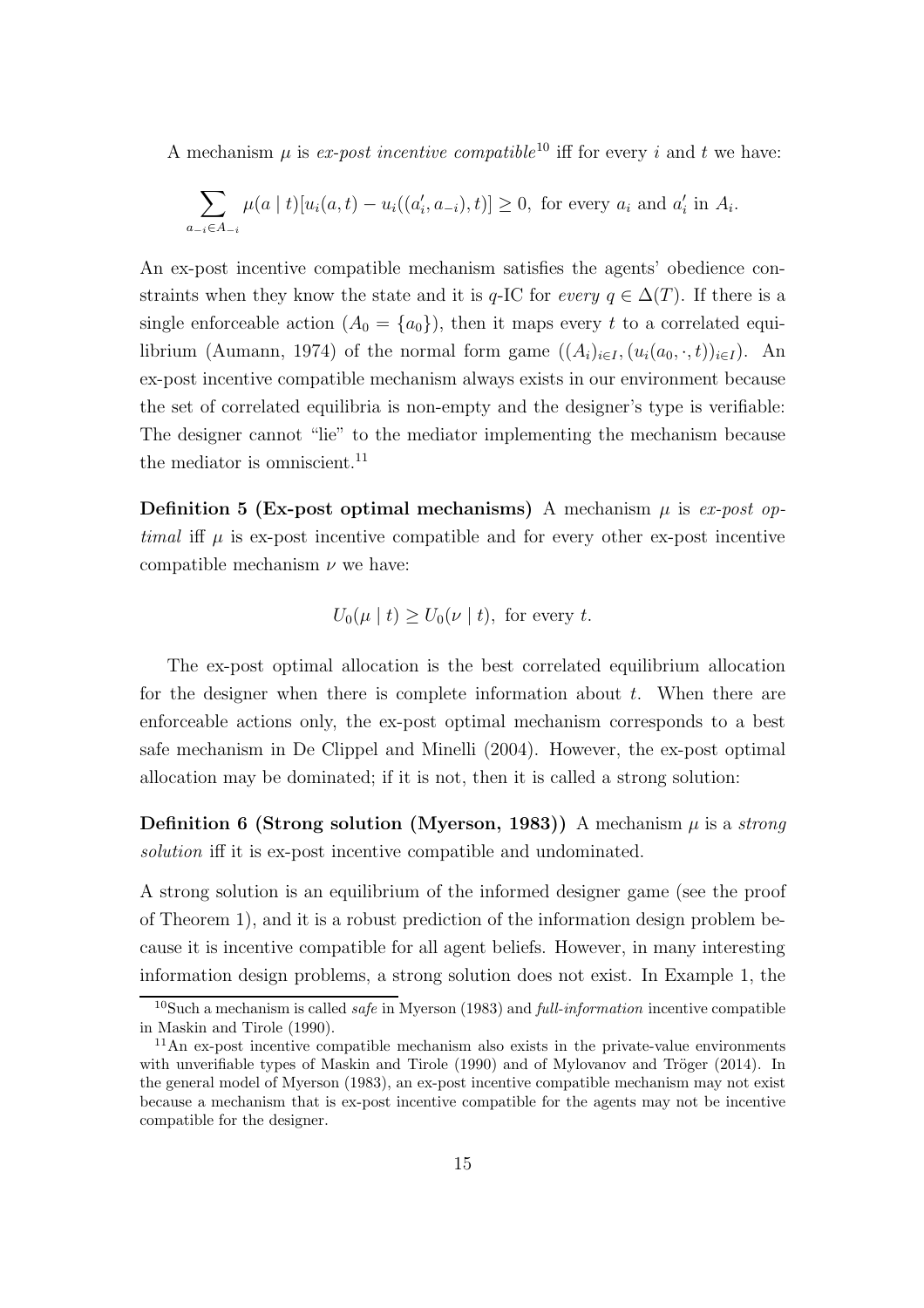ex-post optimal allocation is  $(3, 0)$ . It is not dominated by the ex-ante optimal allocation  $U^{EAO} = (2, \frac{4}{5})$  $\frac{4}{5}$ ) but it is dominated by the incentive-compatible allocation  $(3, U(\text{bad}))$  for every  $U(\text{bad}) \in (0, \frac{3}{10}]$ , so it is not a strong solution. In Example 2, the ex-post optimal allocation is  $(0, 0)$  and as discussed in the introduction, it is not even a Nash equilibrium of our game.<sup>12</sup> It is dominated by the ex-ante optimal allocation  $U^{EAO} = (1,0)$  and by the incentive-compatible allocation  $(0,1)$ . In both examples, the ex-post optimal allocation is dominated by an interim optimal allocation as defined in the next section.

### 3 Interim optimal mechanisms

In this section we define interim optimal mechanisms and establish our main results: Theorem 1 shows that an interim optimal mechanism always exists and Theorem 2 that it is an equilibrium of the interim information design game.

Definition 7 (Interim optimal mechanism) A mechanism  $\mu : T \to \Delta(A)$  is interim optimal iff  $\mu$  is incentive-compatible and there is no mechanism  $\nu$  and belief q such that  $\nu$  is q-incentive-compatible and  $U_0(\nu | t) > U_0(\mu | t)$  for every  $t \in \text{supp}[q]$ .

The definition of interim optimality relies on a notion of credibility of beliefs: if the designer selects an alternative mechanism  $\nu$ , then the agents assign positive probability only to designer types who strictly benefit from the alternative mechanism  $\nu$ . This credibility requirement is similar but different from other notions of credibility in the informed principal literature (see Section 5). Note that, for every type of the designer, his payoff at an interim optimal mechanism is never lower than at an ex-post optimal mechanism. Indeed, if  $U_0(\nu \mid t) > U_0(\mu \mid t)$  for some t and  $\nu$  is ex-post optimal (and thus ex-post incentive compatible), then  $\nu$  is q-incentive-compatible for  $q = \delta_t$ , and therefore  $\mu$  is not interim optimal. Said differently, at an interim optimal mechanism, each designer type should be better off than under any full disclosure outcome. This basic necessary (but not sufficient) property fails at the ex-ante optimal mechanism of Example 1. More generally, if

 $12$ This is in contrast to the setting in De Clippel and Minelli (2004) where the ex-post optimal allocation (and any incentive-compatible allocation that dominates it) is an equilibrium allocation. The difference stems from the fact that in that paper the agent simply accepts or rejects the mechanism proposed by the informed principal.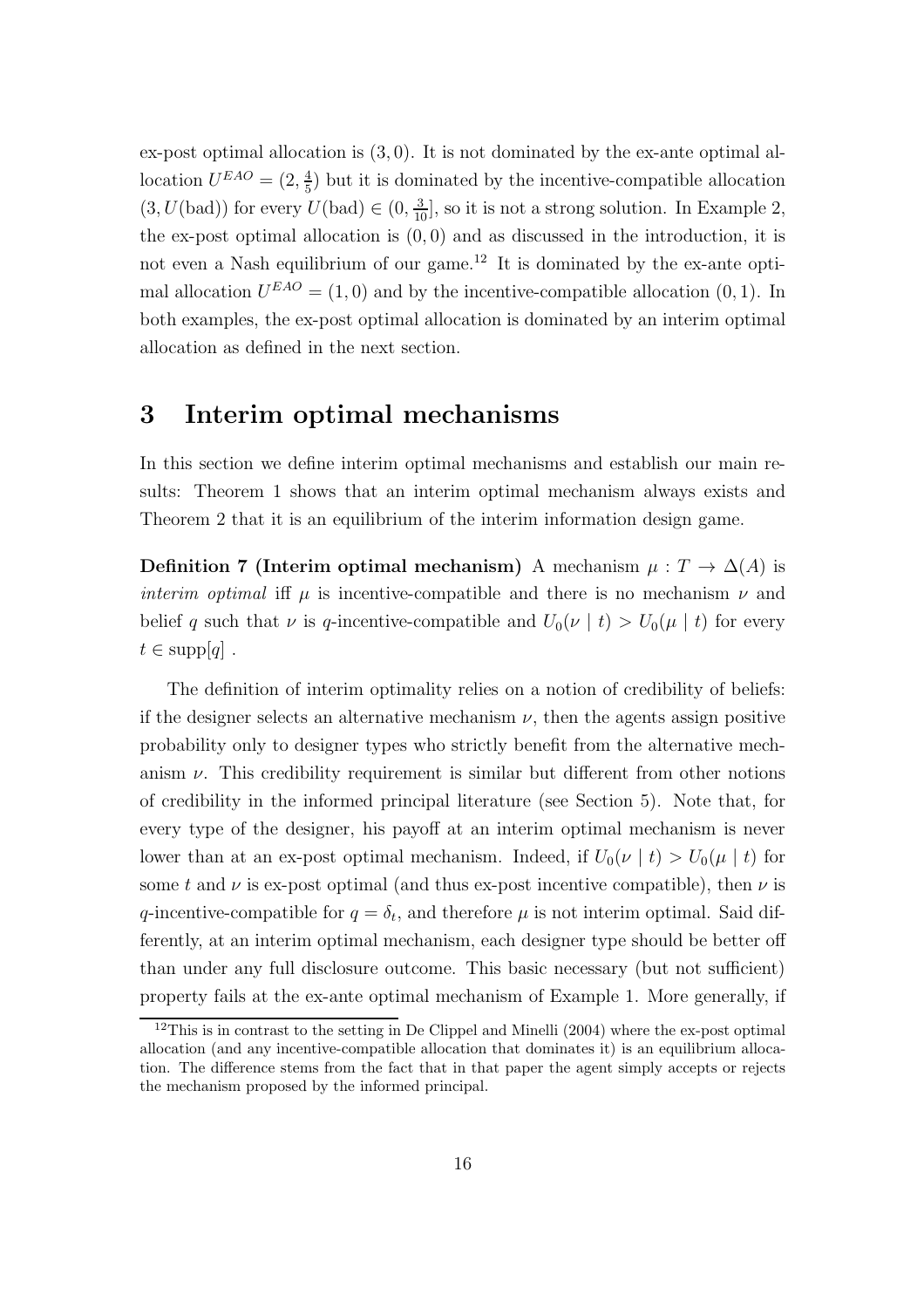a mechanism is interim optimal, then there is no subset  $S$  of designer types such the designer types in that subset strictly benefit from disclosing S to the agents.

Remark 2 (An interim optimal mechanism can be dominated) By definition, an interim optimal mechanism cannot be strictly dominated by another incentive-compatible mechanism. However, it could be weakly dominated, as in Example 1: the interim optimal allocations  $(3, U(\text{bad}))$  with  $U(\text{bad}) \in [0, \frac{3}{10})$  are weakly dominated by the interim optimal allocation  $(3, \frac{3}{10})$ . As a refinement of interim optimal allocations, one might select those that are not weakly dominated. However, we see no convincing game theoretic argument for such a selection: In Example 1, if the agent expects the good type of the designer to use a fully informative experiment, which is the best he can do, then it is reasonable that the agent assigns any deviation from full disclosure to the bad type only.

We now establish existence of interim optimal mechanisms for every Bayesian incentive problem  $\Gamma = ((A_i, u_i)_{i=0}^I, T, p)$ . Note that the proof does not impose any additional assumptions on any of the elements of Γ.

Theorem 1 (Interim optimal mechanisms exist) An interim optimal mechanism exists for every Bayesian incentive problem  $\Gamma = ((A_i, u_i)_{i=0}^I, T, p)$ .

Proof. See the Appendix.

The idea of the proof lies in establishing that a neutral optimum (as defined in Myerson, 1983) is interim optimal and neutral optima exist by Theorem 6 in Myerson (1983). To relate interim optimality with neutral optimum we define interim optimality in terms of "blocked allocations" as follows.

Let  $B^{IO}(\Gamma)$  be the set of allocations  $U \in \mathbb{R}^T$  such that there exists a belief  $q \in \Delta(T)$  and a q-IC allocation U' such that  $U'(t) > U(t)$  for every  $t \in \text{supp}[q]$ . By definition, an allocation  $U$  is an interim optimal allocation iff it is IC and  $U \notin B^{IO}(\Gamma)$ . The proof shows that  $B^{IO}(\Gamma)$  satisfies the axioms of Domination, Openness, Extensions and Strong solutions which establishes that the set of neutral optima is included in the set of interim optimal allocations, and thus the set of interim optimal allocations is non-empty. These axioms also characterize desirable properties of interim optimal allocations. The domination axiom requires that if an allocation  $U$  is blocked, then every allocation which is strictly dominated by  $U$ is blocked as well. The openness axiom, which is key for existence, requires that if U is blocked, then there exists a neighborhood of U such that every allocation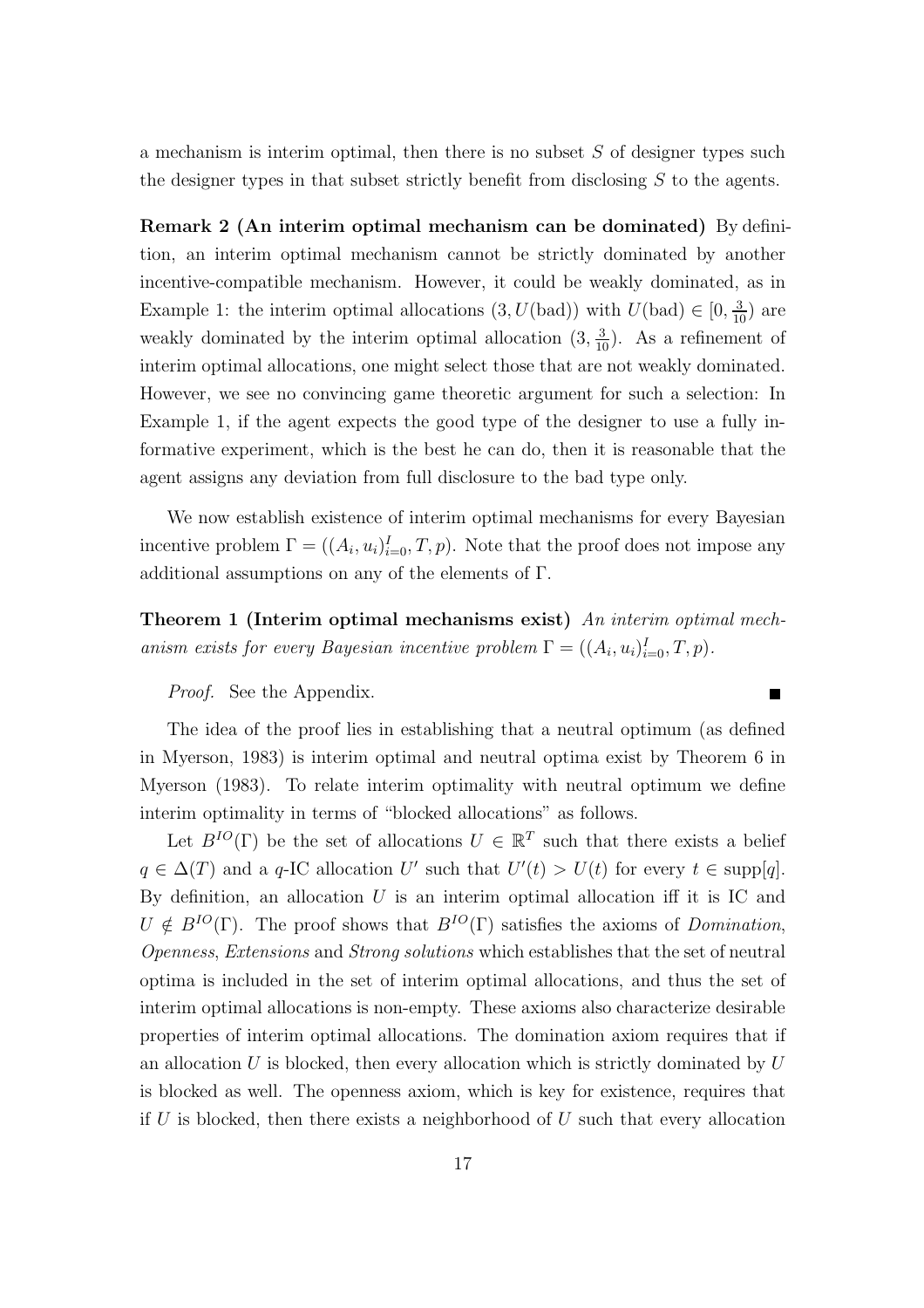in that neighborhood is blocked as well. The extension axiom requires that if the designer can commit to additional enforceable actions, then more allocations could be blocked because a larger set of alternative mechanisms are available to the designer. The last axiom requires that if a strong solution (i.e., an undominated ex-post incentive compatible allocation) exists, then it should not be blocked. These axioms are defined in Myerson (1983) and, for completeness, we include their formal definitions in the Appendix.

The next theorem shows that an interim optimal mechanism is an equilibrium mechanism.

Theorem 2 (Interim optimal are equilibrium mechanisms) If  $\mu$  is an interim optimal mechanism, then  $\mu$  is an equilibrium mechanism of the interim information design game.

*Proof.* Let  $\mu$  be an interim optimal mechanism. By definition, it is incentive compatible. Fix a deviation of the designer to  $\nu$  and consider the following fictitious  $(n + 1)$ -player extensive-form game  $G(\nu, \mu)$ . In the first stage, player 0 chooses  $t \in T$ . In the second stage,  $(a_0, x_1, \ldots, x_n) \in X$  is drawn with probability  $\nu(a_0, x_1, \ldots, x_n | t)$ . In the third stage, each player i is privately informed about  $x_i$ and chooses an action  $a_i$ . The payoff of player 0 is  $u_0(a_0, a_1, \ldots, a_n, t) - U_0(\mu \mid t)$ , and for each  $i \in I$  the payoff of player i is  $u_i(a_0, a_1, \ldots, a_n, t)$ .

Since the fictitious game  $G(\nu,\mu)$  is a finite extensive form game, it has an equilibrium in behavioral strategies. Take such an equilibrium profile of behavioral strategies:  $q \in \Delta(T)$  for player 0, and  $\gamma_i : X_i \to \Delta(A_i)$  for each player  $i \in I$ . The corresponding expected payoff for player 0 is

$$
\sum_{t \in T} q(t) (W_0(\nu, \gamma \mid t) - U_0(\mu \mid t)),
$$

and the expected payoff of player  $i \in I$  is

$$
W_i(\nu, \gamma \mid q).
$$

By construction,  $(\gamma)_{i\in I}$  is a Nash equilibrium for  $\nu : T \to \Delta(X)$  given q according to Definition 1, so by the revelation principle  $U = (U(t))_{t \in T} = (W_0(\nu, \gamma \mid t))_{t \in T}$  is a q-IC allocation, i.e.,  $U \in U(q)$ . Let

$$
S = \{ t \in T : U(t) > U_0(\mu \mid t) \}.
$$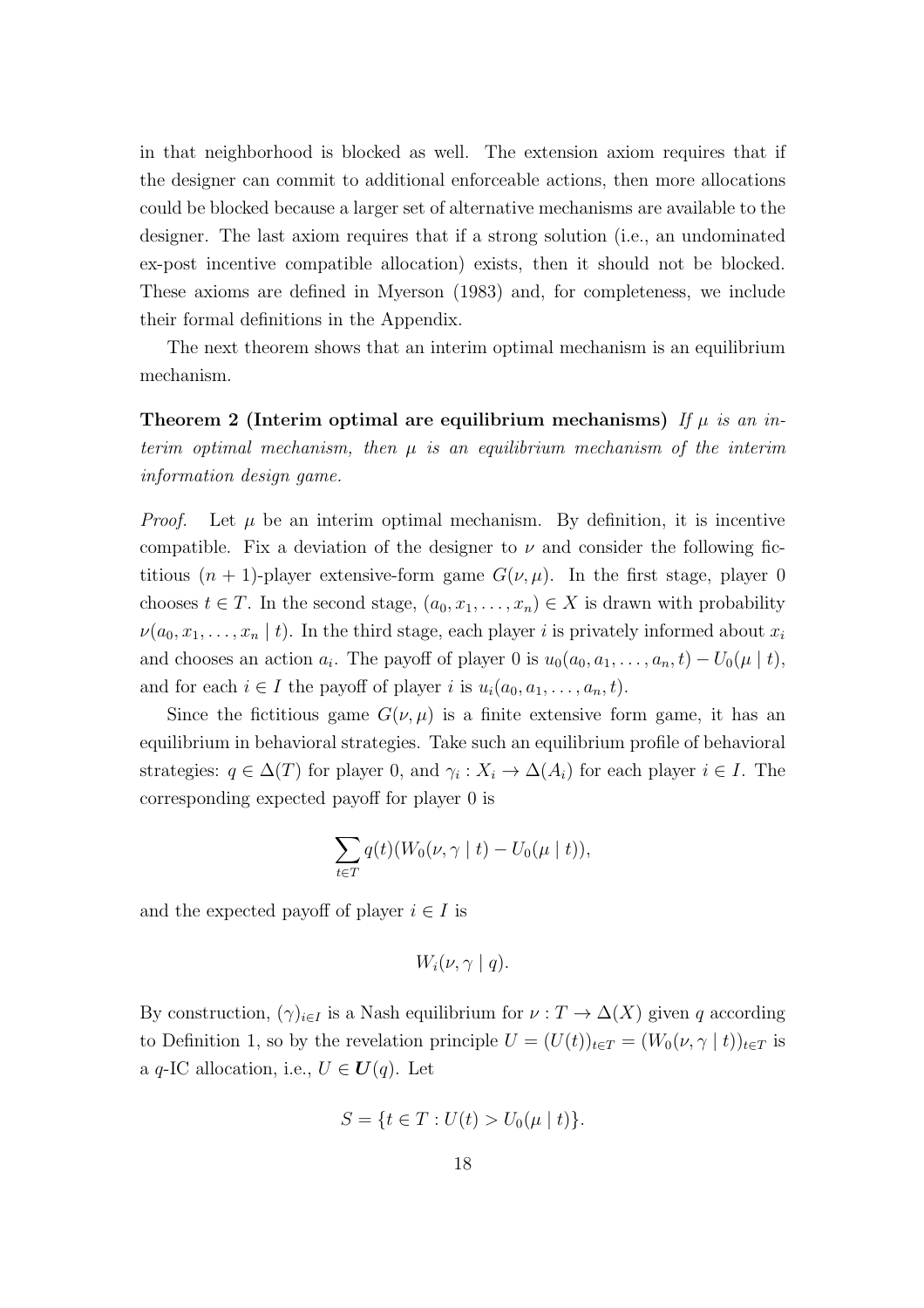If S is nonempty, then the equilibrium strategy  $q$  of player 0 should assign strictly positive probability to actions in S only, i.e., supp[q]  $\subseteq S$ . That is, we have  $U(t) > U_0(\mu \mid t)$  for every  $t \in \text{supp}[q]$ . Hence,  $\mu$  is not an interim optimal mechanism, a contradiction. Therefore, S is empty, which means that the belief q and continuation equilibrium allocation U given  $\nu$  and q constructed in the fictitious game above satisfy  $U_0(\mu | t) \ge U(t)$  for every t. Hence, for every type of the designer, the deviation from  $\mu$  to  $\nu$  is not profitable for the designer. Because this construction can be done for every  $\nu$ ,  $\mu$  is an equilibrium mechanism.  $\blacksquare$ 

# 4 When is ex-ante information design interim optimal?

In this section we state sufficient conditions under which the ex-ante optimal mechanism is interim optimal, and therefore an equilibrium mechanism of interim information design game. Under those conditions, the ability to ex-ante commit to a mechanism brings no extra value to the designer.<sup>13</sup>

#### 4.1 When full disclosure is ex-ante optimal

The first proposition shows that if the solution of the ex-ante information design problem is full disclosure (i.e., ex-post optimal, Definition 5), then it is a strong solution, and therefore it is interim optimal and an equilibrium mechanism of the interim information design game.

Proposition 1 If an ex-ante optimal mechanism is ex-post incentive compatible, then it is interim optimal and an equilibrium of the interim information design game.

Proof. The ex-ante optimal mechanism is undominated. Hence, if it is ex-post incentive compatible, then it is a strong solution. A strong solution is interim

<sup>&</sup>lt;sup>13</sup>Other papers that relax the commitment assumption of the standard information design paradigm in different ways than us include Lipnowski, Ravid, and Shishkin (2019), Lipnowski and Ravid (2020) and references therein. In Lipnowski et al. (2019) the designer is uninformed and chooses an experiment ex-ante, but can ex-post lie when the signal realization is "bad." Lipnowski and Ravid (2020) study cheap talk communication (rather than committing to a disclosure rule) by an informed party that has state-independent preferences over action profiles.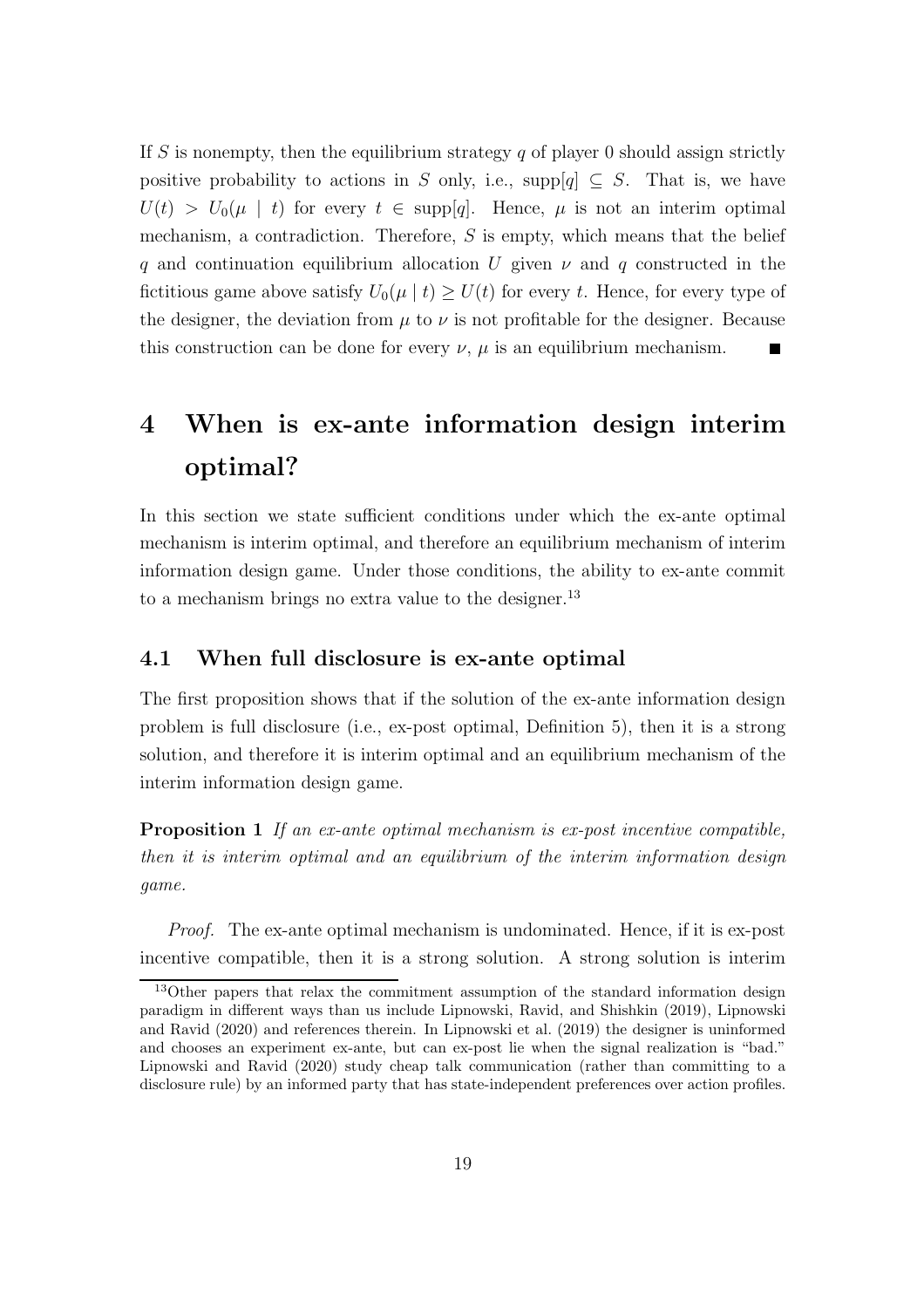optimal (see the proof of Theorem 1) and an equilibrium of the information design game by Theorem 2.

Of course, ex-post incentive compatibility is not a necessary condition for the ex-ante optimal mechanism to be interim optimal. The next section describes an important class of Bayesian incentive problems in the information design literature in which the ex-ante optimal mechanism is usually not ex-post incentive compatible but is always interim optimal.

#### 4.2 When actions are binary and motives "transparent"

In this section we consider a pure information design setting, i.e., the set of enforceable actions of the designer is a singleton. Each agent has only two actions:  $A_i = \{0, 1\}$  for every  $i \in I$ . We make the following assumption for every  $i \in I$ :

**Assumption 1** There exists a subset of types  $T^* \subseteq T$  such that:

- (ia) For every  $t \in T^*$  and  $a \in A$ ,  $u_0(1,\ldots,1,t) \ge u_0(a,t);$
- (ib) For every  $t \in T\backslash T^*$  and  $a \in A$ ,  $u_0(a, t) \ge u_0(0, \ldots, 0, t);$
- (iia) For every  $t \in T^*$ ,  $u_i(1, \ldots, 1, t) u_i(0, 1, \ldots, 1, t) \geq 0$  and  $u_i(1, \ldots, 1, t)$  $u_i(0,1,\ldots,1,t) \ge u_i(1,a_{-i},t) - u_i(0,a_{-i},t)$  for every  $a_{-i} \in A_{-i}$ ;
- (iib) For every  $t \in T \backslash T^*$ ,  $u_i(0, a_{-i}, t) > u_i(1, a_{-i}, t)$  for every  $a_{-i} \in A_{-i}$ .

Condition (ia) means that for every state in  $T^*$ , the best outcome for the designer is that every agent chooses action 1. Condition (ib) means that for every state outside  $T^*$ , the worst outcome for the designer is that every agent chooses action 0. In particular, these two assumptions are satisfied when the designer's utility is increasing in the number of actions 1 as is the case in Arieli and Babichenko (2019). Condition (iia) means for every state in  $T^*$ , every agent has a positive and the highest incentive to choose action 1 when the other agents also do so. In particular, this assumption is satisfied when for every state in  $T^*$ , the complete information game  $(I,(A_i)_{i\in I},(u_i(\cdot,t))_{i\in I})$  has strategic complements and  $a = (1, \ldots, 1)$  is a Nash equilibrium of that game. Finally, condition (iib) says that action 0 is strictly dominant when the state is outside  $T^*$  and commonly known. This last assumption implies that  $a = (0, \ldots, 0)$  is the unique Nash equilibrium of the complete information game  $(I, (A_i)_{i \in I}, (u_i(\cdot, t))_{i \in I})$ .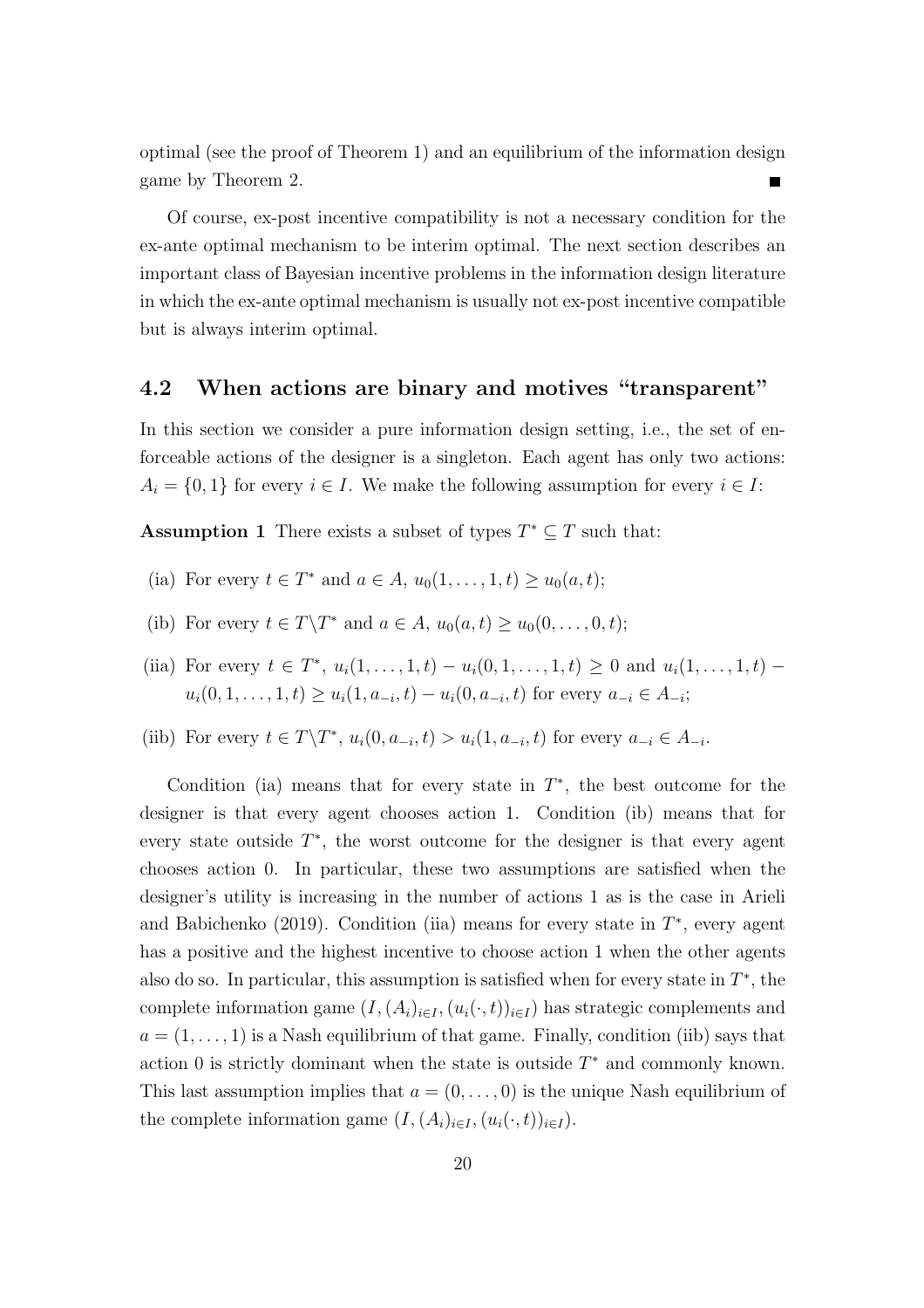The set  $T^*$  is set of states in which under complete information the designer is able to get, at some Nash equilibrium, his first best. The complement of  $T^*$  is the set of states in which the designer always gets his worst outcome under complete information.

Assumption 1 is always satisfied if there is a single agent and the designer's utility is state-independent. This includes the leading "judge" example in Kamenica and Gentzkow (2011), and the setting of Perez-Richet (2014). Assumption 1 is also satisfied in many applications with multiple agents in the information design literature: Alonso and Câmara (2016) and Chan et al. (2019), consider voting settings, whereas Arieli and Babichenko (2019) a setting that encompasses technological adoption. Assumption 1 is also satisfied in the coordination games (the investment examples) in Bergemann and Morris (2019) and Taneva (2019).

The next lemma shows that under Assumption 1, the designer gets his first best for every  $t \in T^*$ .

Lemma 1 Consider a Bayesian incentive problem with binary actions satisfying Assumption 1.<sup>14</sup> If  $U^*$  is an ex-ante optimal allocation, then  $U^*(t) = u_0(1,\ldots,1,t)$ for every  $t \in T^*$ .

*Proof.* Let  $\mu$  be an ex-ante optimal mechanism, and consider the mechanism  $\mu^*$  such that  $\mu^*(1,\ldots,1 \mid t) = 1$  for every  $t \in T^*$ , and  $\mu^*(a \mid t) = \mu(a \mid t)$  for every  $a \in A$  and  $t \in T\backslash T^*$ . To prove the lemma, it suffices to show that  $\mu^*$  is ex-ante optimal. From Condition (ia), for every  $t \in T$  the designer is not worse off under  $\mu^*$  than under  $\mu$ . Hence, it remains to show that  $\mu^*$  is incentive compatible. Incentive compatibility for agent i is equivalent to

$$
\sum_{t \in T^*} p(t)[u_i(1,\ldots,1,t) - u_i(0,1,\ldots,1,t)] +
$$
  

$$
\sum_{t \in T \setminus T^*} p(t) \sum_{a_{-i}} \mu(1,a_{-i},|t)[u_i(1,a_{-i},t) - u_i(0,a_{-i},t)] \ge 0
$$

and

$$
\sum_{t \in T \setminus T^*} p(t) \sum_{a_{-i}} \mu(0, a_{-i}, |t) [u_i(0, a_{-i}, t) - u_i(1, a_{-i}, t)] \ge 0.
$$

The first inequality follows from Condition (iia) and the fact that  $\mu$  is incentivecompatible. The second inequality follows from Condition (iib).  $\blacksquare$ 

 $14$ Condition (ib) is not required for this lemma.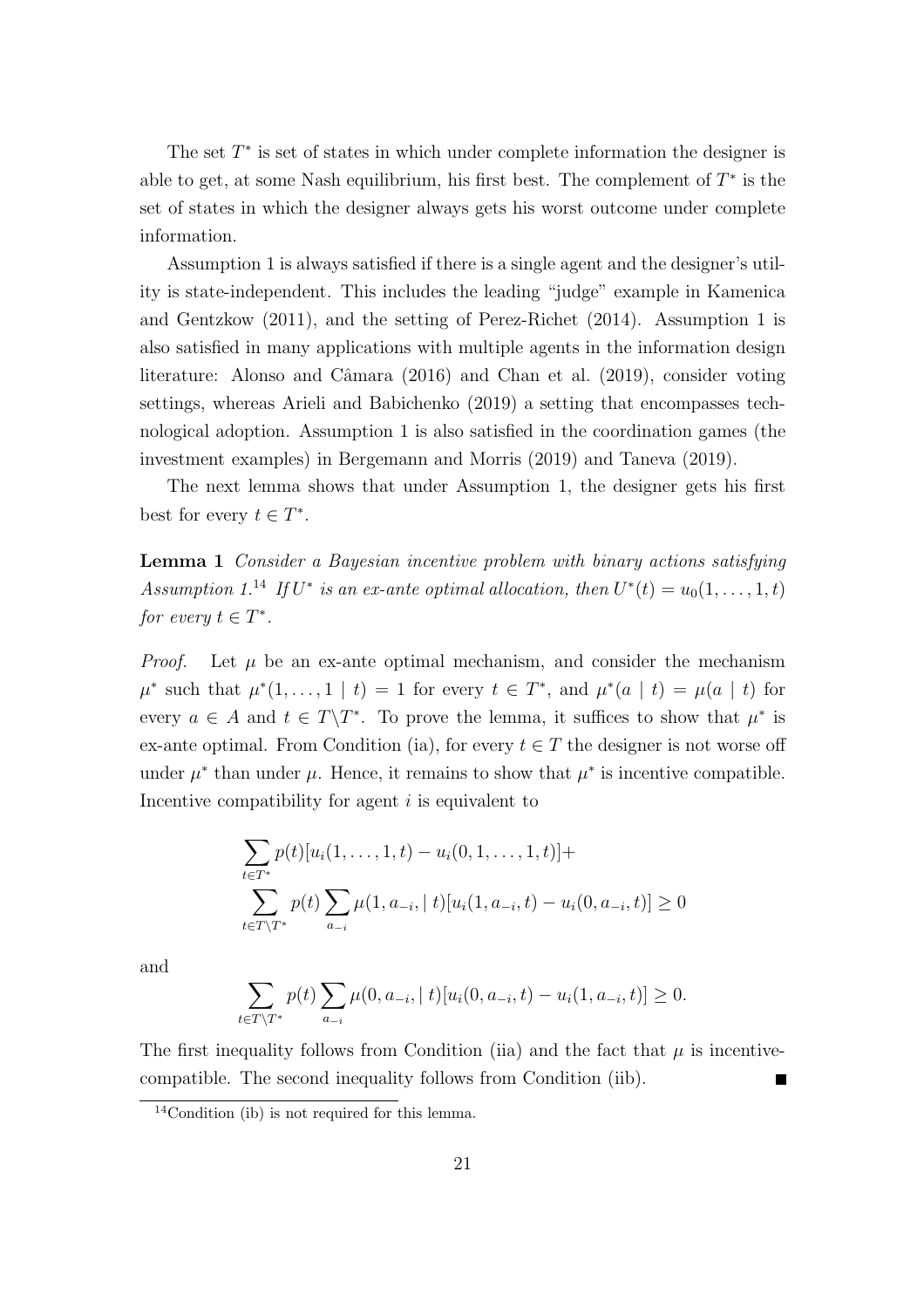Proposition 2 (Binary actions) Consider a Bayesian incentive problem with binary actions satisfying Assumption 1. Then, an ex-ante optimal mechanism is interim optimal, and therefore an equilibrium of the interim information design game.

*Proof.* Let  $U^*$  be an ex-ante optimal allocation. By Lemma 1,  $U^*(t) = u_0(1, \ldots, 1, t)$ for every  $t \in T^*$ . Assume by way of contradiction that  $U^*$  is not interim optimal. Then, there exists a  $q$ -IC mechanism  $\nu$  such that

 $U_0(\nu \mid t) > U^*(t)$  for every  $t \in \text{supp}[q]$ .

By Condition (ia),  $\text{supp}[q] \subseteq T \backslash T^*$ . Hence, by Condition (iib),  $\nu(0,\ldots,0 \mid t) = 1$ for every  $t \in T\backslash T^*$ . Finally, Condition (ib) implies  $U_0(\nu \mid t) = u_0(0,\ldots,0,t) \leq$  $U^*(t)$  for every  $t \in T \backslash T^*$ , a contradiction. Е

## 5 Interim optimality and other solution concepts

In this section we discuss the relationship between interim optimal allocations and some key concepts in the informed principal literature: core allocations (Myerson, 1983), strong unconstrained Pareto optimal allocations (Maskin and Tirole, 1990) and strong neologism-proof (Mylovanov and Tröger, 2012, 2014). In Proposition 3 we show that interim optimal allocations are core allocations, so core allocations always exist. However, core allocations may fail to be equilibrium allocations of the interim information game, and are therefore not necessarily interim optimal. In example 3 we illustrate that strong unconstrained Pareto optimal and strong neologism-proof allocations may fail to exist in our setting. When it exists, a strong neologism-proof allocation is interim optimal and is therefore an equilibrium allocation.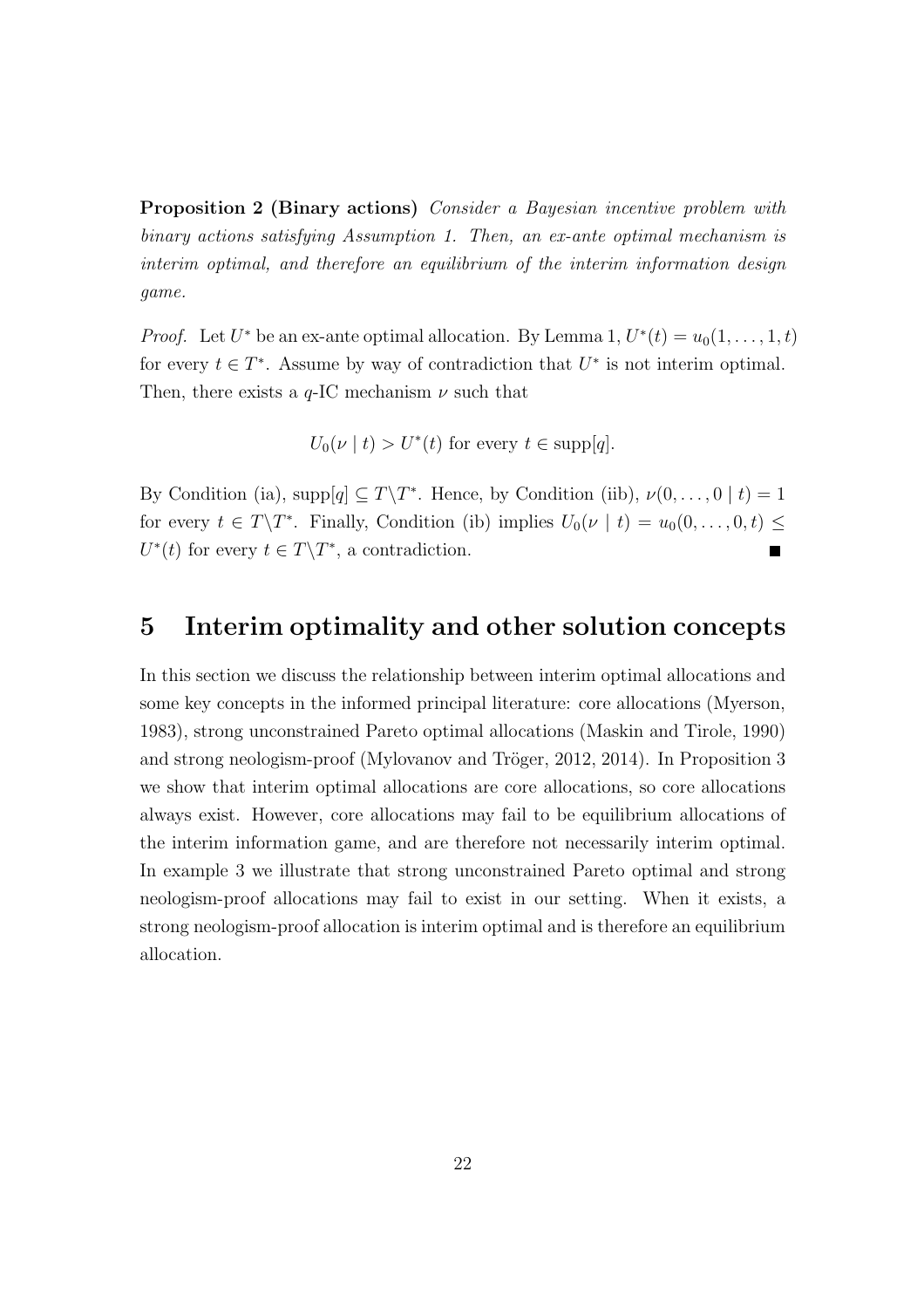#### 5.1 Core

We say that the mechanism  $\mu$  is *incentive compatible given* R, where  $R \subseteq T$ , iff it is q-incentive compatibility for  $q(\cdot) = p(\cdot | R)$ , i.e., for each agent i we have:

$$
\sum_{a_{-i}\in A_{-i}} \sum_{t\in R} p(t)\mu(a \mid t) [u_i(a, t) - u_i((a'_i, a_{-i}), t)] \ge 0, \text{ for every } a_i \text{ and } a'_i \text{ in } A_i. (1)
$$

Let

$$
S(\nu,\mu) := \{ t \in T : U_0(\nu \mid t) > U_0(\mu \mid t) \},
$$

be the set of designer types who strictly prefer the mechanism  $\nu$  over  $\mu$ . A core mechanism has been defined by Myerson (1983) as follows:

**Definition 8 (Core mechanism)** A mechanism  $\mu : T \to \Delta(A)$  is a core mechanism iff  $\mu$  is IC and there is no mechanism  $\nu$  such that  $S(\nu, \mu) \neq \emptyset$  and such that  $\nu$  is IC given S for every  $S \supseteq S(\nu, \mu)$ .

To establish that interim optimal allocations are core allocations we rely on an alternative, simpler definition of core mechanisms in Lemma 2 below. To show this equivalence we use the fact that an ex-post incentive compatible mechanism always exists when the state is verifiable and, therefore, there are no truth-telling conditions for the designer.

Lemma 2 (Equivalent definition of core mechanism) A mechanism  $\mu : T \rightarrow$  $\Delta(A)$  is a core mechanism iff  $\mu$  is IC and there is no mechanism  $\nu$  such that  $S(\nu, \mu) \neq \emptyset$  and such that  $\nu$  is IC given  $S(\nu, \mu)$ .

Proof. The "if" part is direct by definition. To show the "only if" part we show that if  $\mu$  is IC and there is mechanism  $\nu$  such that  $S(\nu, \mu) \neq \emptyset$  and such that  $\nu$ is IC given  $S(\nu, \mu)$ , then  $\mu$  is not a core mechanism, i.e., there exists a mechanism  $\tilde{\nu}$  such that  $S(\tilde{\nu}, \mu) \neq \emptyset$  and such that  $\tilde{\nu}$  is IC given S for every  $S \supseteq S(\tilde{\nu}, \mu)$ . Consider the following mechanism

$$
\tilde{\nu}(t) = \begin{cases} \nu(t) & \text{if } t \in S(\nu, \mu) \\ \nu^{EPIC}(t) & \text{if } t \notin S(\nu, \mu), \end{cases}
$$

where  $\nu^{EPIC}$  is any ex-post incentive compatible mechanism. It is immediate to show that  $\tilde{\nu}$  is IC given S for every  $S \supseteq S(\tilde{\nu}, \mu)$ . Ξ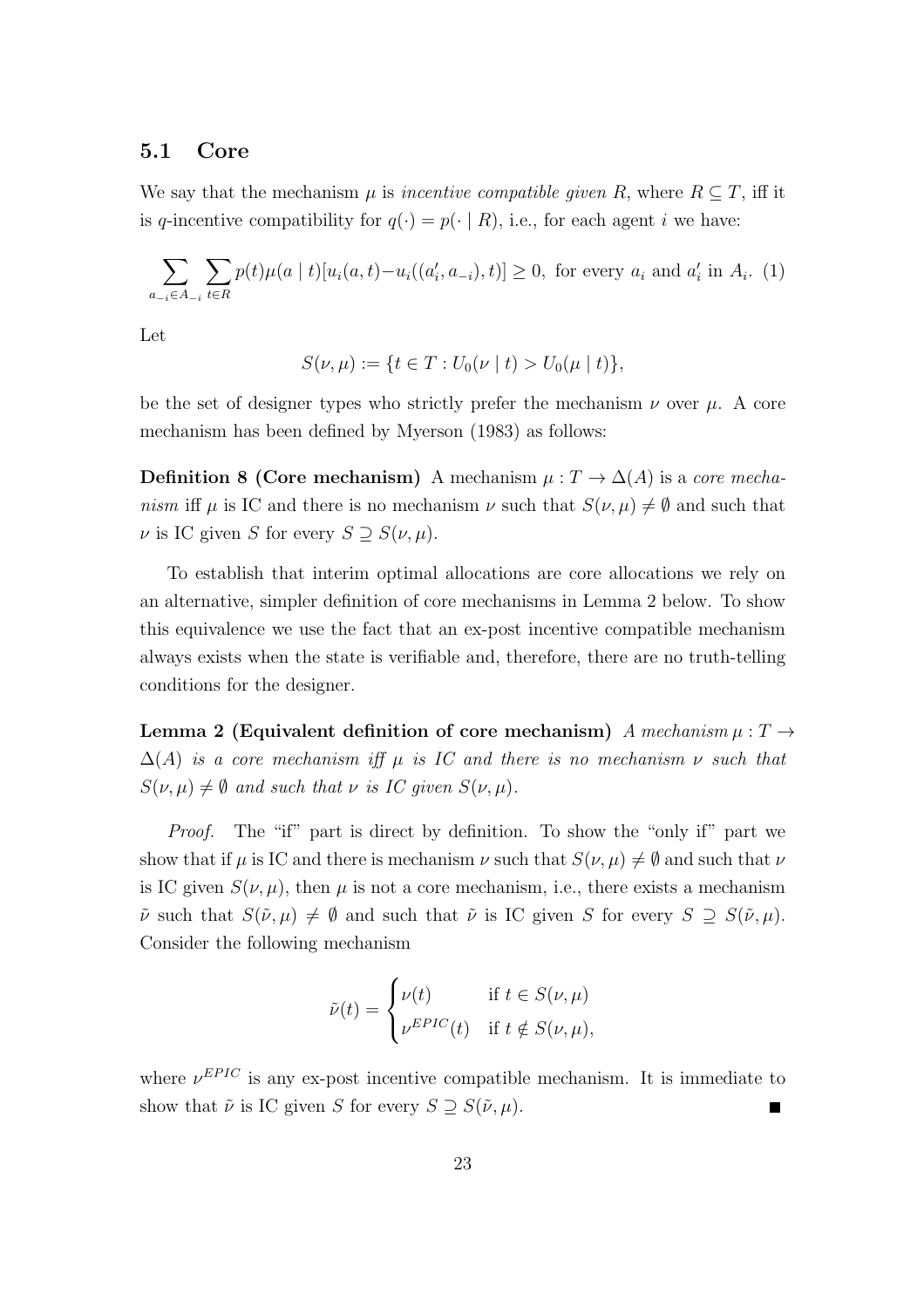A core mechanism has a natural interpretation in terms of deviations of coalitions of designer types; an IC mechanism  $\mu$  is not a core mechanism iff there exists a coalition of types  $S \subseteq T$  and mechanism  $\nu$  which is IC given S, such that all types in S strictly benefit from  $\nu$  compared to  $\mu$ . Notice that the belief of the agents after the deviation can either be interpreted as coming from a strategic inference that  $t \in S$ , or as direct inference from a verifiable disclosure of the set S from the deviating coalition. An interim optimal mechanism is similar to a core mechanism but allows for more blocking mechanisms. The definition of interim optimal mechanism does not require the blocking mechanism  $\nu$  to be incentive compatible given  $S(\nu, \mu)$ ; the blocking mechanism could more generally be incentive compatible for some belief q whose support is included in  $S(\nu, \mu)$  (i.e., supp[q]  $\subseteq S(\nu, \mu)$ ). This allows for more flexibility for off path beliefs: Agents can modify arbitrarily the relative likelihoods of the different types in  $S(\nu, \mu)$ , whereas in the definition of the core mechanism off path beliefs keep the relative likelihoods of the different types in  $S(\nu, \mu)$  constant. In other words, interim optimality entails a larger set of blocking mechanisms which is the driving force of the following result:

Proposition 3 (An interim optimal mechanism is a core mechanism)  $If \mu$ is an interim optimal mechanism, then  $\mu$  is a core mechanism.

Proof. Follows directly from the alternative definition of core in Lemma 2 and the definition of interim optimal mechanisms (Definition 7).

The reverse of this proposition is not true. In Example 2, the core allocation (1, 0) (which is ex-ante optimal for the assumed prior) is not interim optimal. This example also shows that a core allocation is not necessarily an equilibrium allocation because, as seen previously,  $(1, 0)$  is not an equilibrium allocation.

# 5.2 Strong unconstrained Pareto optimality and strong neologism-proofness

Maskin and Tirole (1990) introduced the notion of the strong unconstrained Pareto optimal (SUPO) mechanism, which exists and is an equilibrium of some informed principal problems with private values and transfers, as well as in some interdependent value environments with verifiable types (see, e.g., Koessler and Skreta, 2019). For completeness and ease of comparison we include the definition: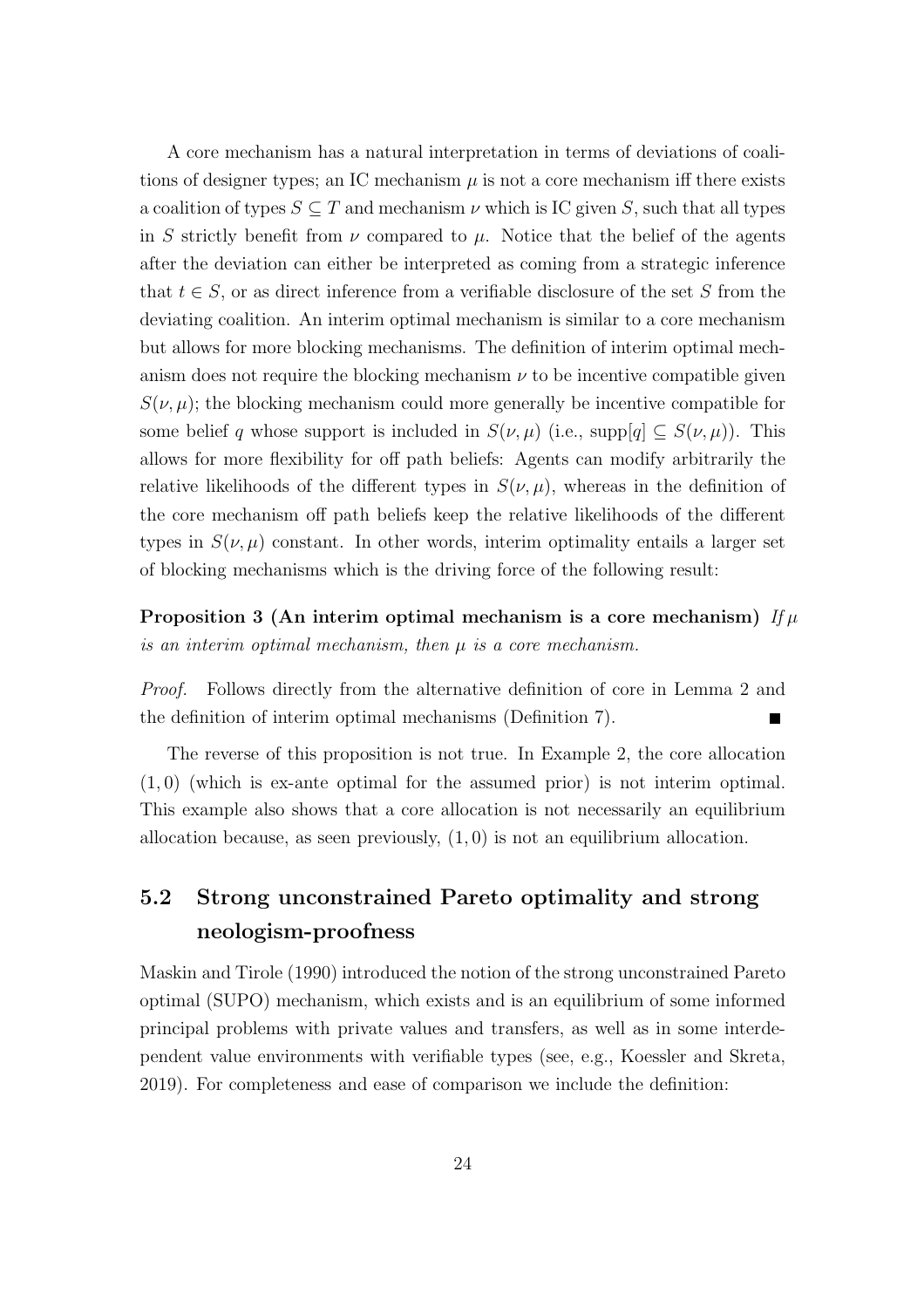Definition 9 (Maskin and Tirole, 1990) A mechanism  $\mu : T \to \Delta(A)$  is strong unconstrained Pareto optimal (SUPO) iff it is incentive compatible and there is no belief  $q \in \Delta(T)$  together with a q-IC mechanism  $\nu$  such that  $U_0(\nu \mid t) \ge U_0(\mu \mid t)$ for every  $t \in T$ , with a strict inequality for some  $t \in T$ , and a strict inequality for all  $t \in T$  if supp $|q| \neq T$ .

A solution concept similar to strong unconstrained Pareto optimality is strong neologism-proofness, introduced by Mylovanov and Tröger (2012) who established that a strong neologism-proof mechanism exists in general private value adverse selection environments and is an equilibrium mechanism of the informed principal game in such environments. It is also applicable to some moral hazard settings (see Wagner et al., 2015). Let

$$
U_0^{FB}(t) = \max\{u_0(a \mid t) : a \in A\},\
$$

be the first-best utility for type  $t$  of the designer, i.e., the highest possible payoff of the designer when his type is  $t$ .

Definition 10 (Mylovanov and Tröger, 2012) A mechanism  $\mu : T \to \Delta(A)$ is *strong neologism-proof (SNP)* iff it is incentive compatible and there is no belief  $q \in \Delta(T)$  such that  $q(t) = 0$  if  $U_0(\mu \mid t) = U_0^{FB}(t)$  together with a q-IC mechanism v such that  $U_0(\nu \mid t) \geq U_0(\mu \mid t)$  for every  $t \in \text{supp}[q]$ , with a strict inequality for some  $t \in \text{supp}[q]$ .

In the next example, SUPO and SNP mechanisms do not exist. Failure of existence is related to the fact that the set of blocking allocations in the definition of SUPO and SNP is not necessarily an open set. On the contrary, the set of blocking allocations in the definition of an interim optimal allocation is an open set.

Example 3 (SUPO and SNP allocations may not exist) Consider the following example with a single agent,  $T = \{t^1, t^2\}$  and  $A = A_1 = \{a^1, a^2, a^3\}$ :

| $a^{\mathbf{A}}$ | $a^2$ | $a^3$ |
|------------------|-------|-------|
| 0, 0             |       |       |
| 0. 1             | l.O   | 0. 1  |

The first best allocation is  $U_0^{FB} = (2, 1)$ . If  $p < \frac{1}{2}$  every incentive-compatible allocation is dominated by the allocation  $(1, 1)$ , which is q-IC for  $q \geq \frac{1}{2}$  $\frac{1}{2}$ , so there is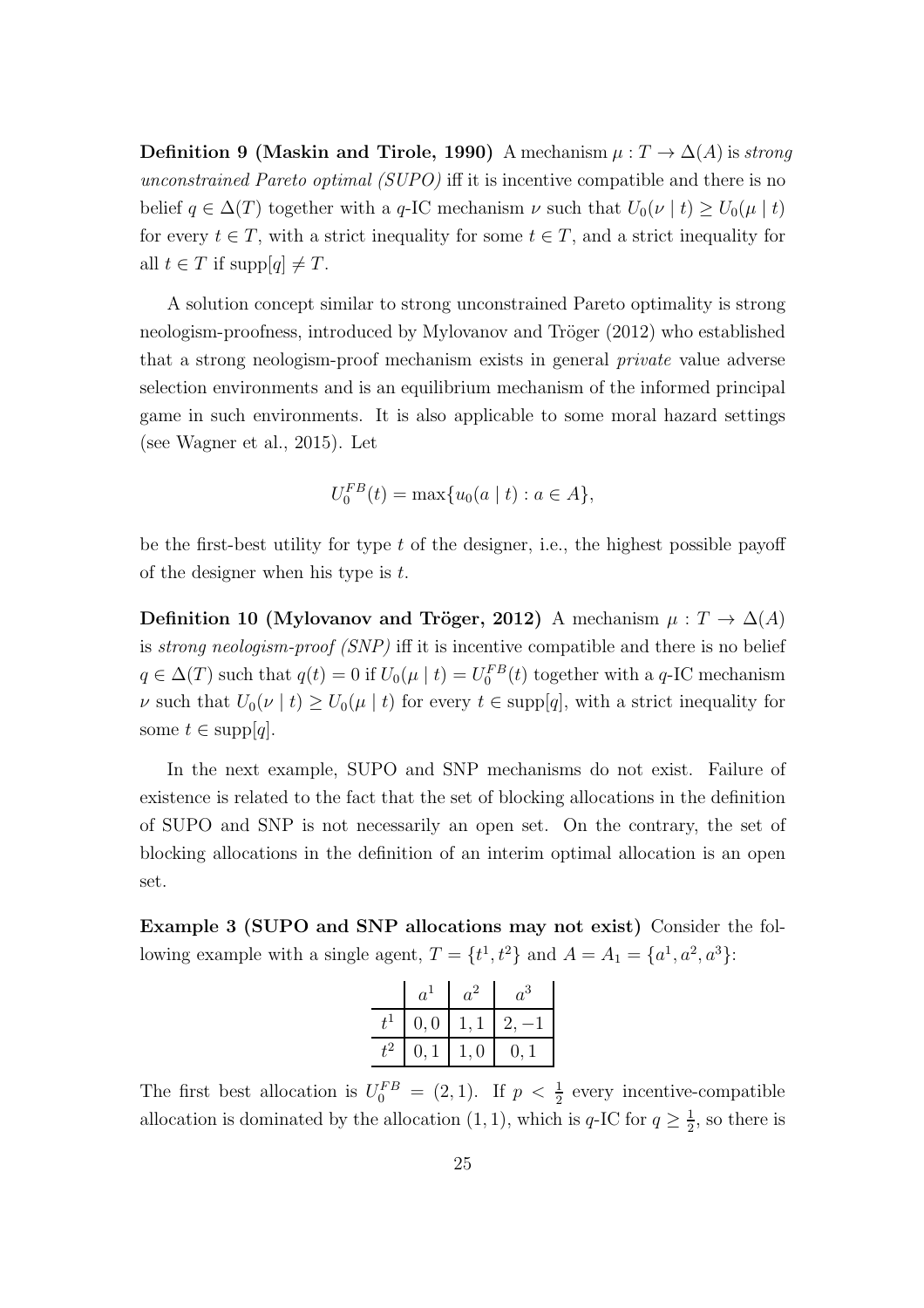no SUPO and no SNP allocation. However, every incentive-compatible allocation in which the utility of type  $t^1$  is equal to 1 is interim optimal.

**Proposition 4 (SNP mechanism is interim optimal)** If  $\mu$  is a strong neologismproof mechanism then  $\mu$  is an interim optimal mechanism, and therefore an equilibrium of the interim information design game.

*Proof.* Let  $\mu$  be an IC mechanism that is not an interim optimal mechanism, i.e., there exists  $q \in \Delta(T)$  and a q-IC mechanism  $\nu$  such that supp $[q] \subseteq S(\nu, \mu)$ . By definition, for every  $t \in S(\nu, \mu)$  we have  $U_0(\mu \mid t) < U_0(\nu \mid t) \leq U_0^{FB}(t)$ . Because  $\text{supp}[q] \subseteq S(\nu, \mu)$  we get  $q(t) = 0$  if  $U_0(\mu \mid t) = U_0^{FB}(t)$  and  $U_0(\mu \mid t) < U_0(\nu \mid t)$ for every  $t \in \text{supp}[q]$ . Hence,  $\mu$  is not a strong neologism-proof mechanism. We conclude by Theorem 2.

The next proposition shows that if  $\mu$  is a strong solution, then it is strong neologism-proof.

**Proposition 5 (A strong solution is SNP)** If  $\mu$  is a strong solution, then  $\mu$ is a strong neologism-proof mechanism.

 $\blacksquare$ 

Proof. See the Appendix.

To summarize, we have the following relationships:

strong solution ⇒  $\sqrt{ }$  $\int$  $\mathcal{L}$ strong neologism proof neutral optimum  $\Rightarrow$  interim optimal  $\Rightarrow$  core

We have also established that, in general, the reverse implications are not true. Thus, important classes of allocations that exist and are equilibrium allocations for other informed principal settings fail to exist in information design settings.

### 6 Other related literature

There is a small set of papers that study information design at the interim stage. A pioneering paper is Perez-Richet (2014) who studies equilibrium refinements and constrained information policies in a single-agent setting with binary actions and states, and state-independent utilities for the designer. Hedlund (2017) studies a binary state setting in which the designer is partially informed, and shows that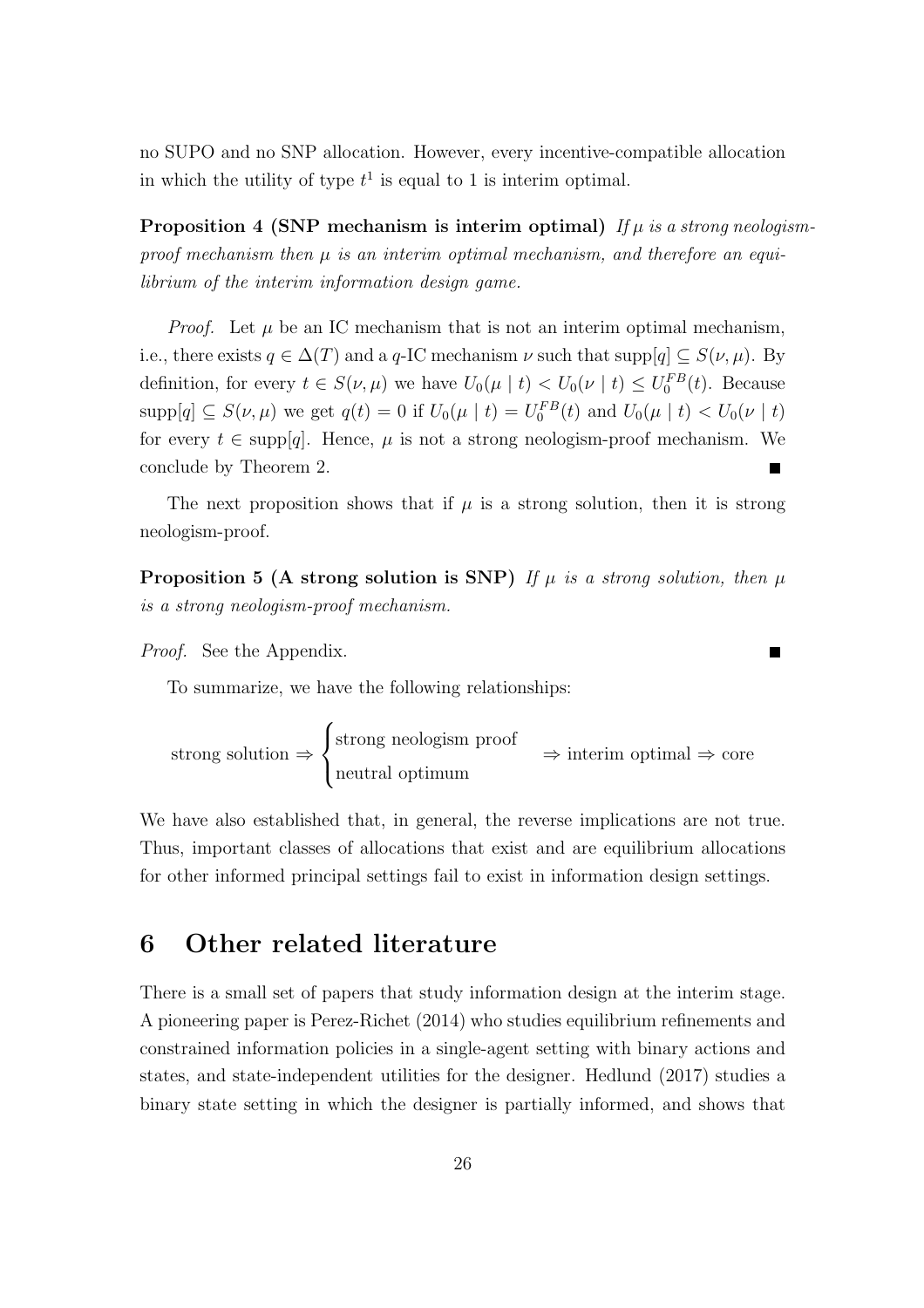equilibrium outcomes that satisfy D1 are either fully disclosing (the experiment fully reveals the state) or fully separating (the choice of experiment reveals the state). In Chen and Zhang (2020) the principal's type is binary and it indexes the distribution of the buyer's values. The seller offers experiments that provide information about the buyer's value. They show that private information hurts the seller. The aforementioned papers examine single-agent settings. Eliaz and Serrano (2014) analyze a setting where an informed planner discloses information about the state to two interacting agents who play multi-action versions of prisoner's dilemma. The planner knows the state and sends each agent a private message which consists of any subset of states that contains the true one.

Clearly, when the designer has access to all experiments, the optimum can be achieved by choosing and committing to the experiment before knowing the state. This is not generally true if the set of experiments is restricted. Degan and Li (2015) examine a binary state, binary action setting in which the informed sender chooses the signal's precision. Alonso and Câmara  $(2018)$  focus on whether or not the designer can benefit from having private information prior to offering an experiment in a setting in which the designer may have access to a limited set of experiments. In contrast, in this paper we considered a general interim information design setting with an arbitrary number of states, actions, agents and general payoffs, in which the informed designer can choose any disclosure mechanism.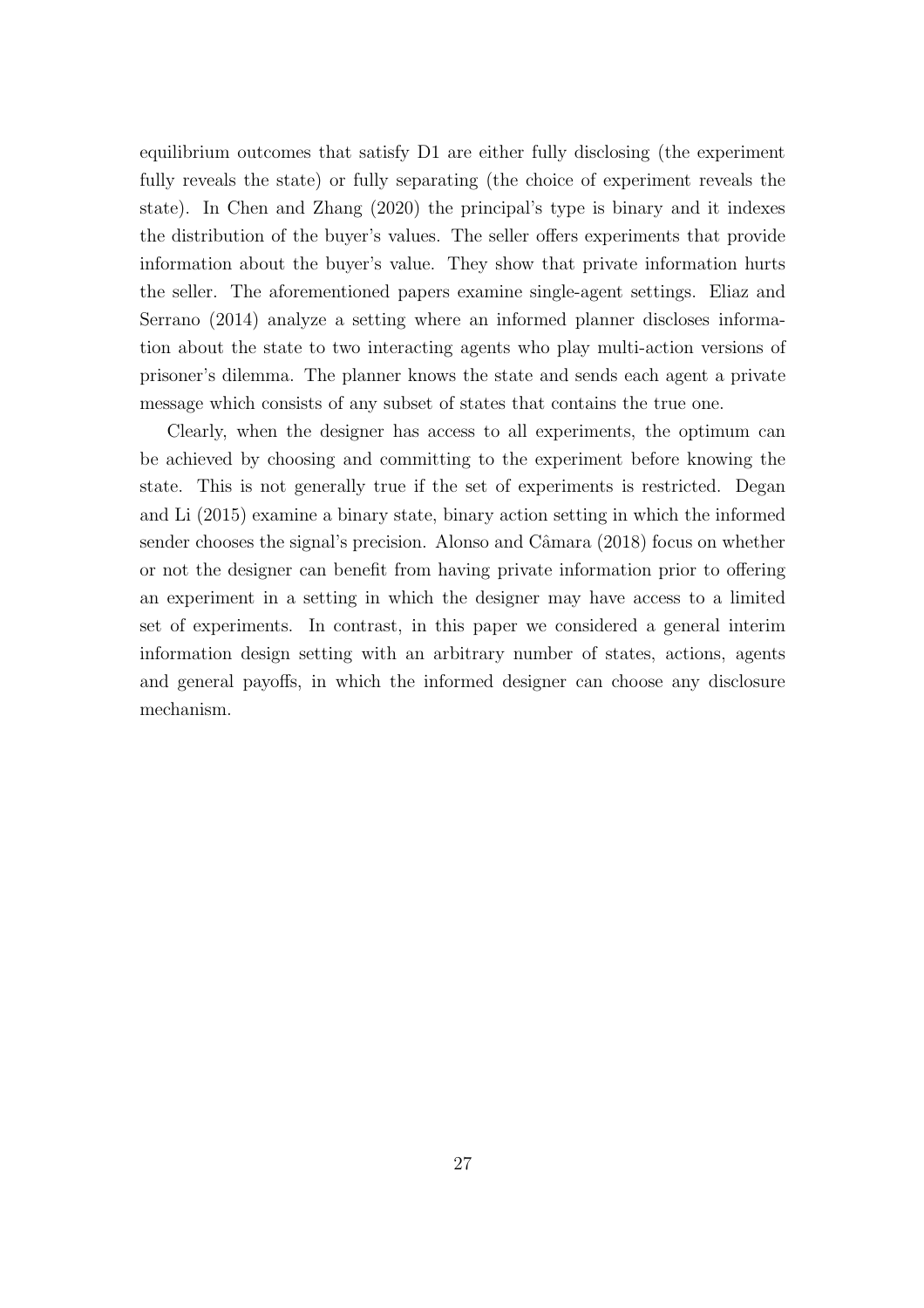# Appendix

## A Blocked allocations and additional proofs

The following axioms were originally defined in Myerson (1983). For completeness, we include their formal definitions in what follows. Let  $U_0(\mu) := (U_0(\mu | t))_{t \in T} \in$  $\mathbb{R}^T$  be the utility allocation vector of the designer from mechanism  $\mu$ . Given a Bayesian incentive problem Γ,

$$
B(\Gamma) \subseteq \mathbb{R}^T
$$

is a set of blocked allocations.

The first axiom requires that if an allocation  $U$  is blocked and  $U'$  is strictly dominated by  $U$ , then  $U'$  is blocked as well:

Axiom 1 (Domination) For every  $U, U' \in \mathbb{R}^T$ , if  $U \in B(\Gamma)$  and  $U'(t) < U(t)$ for every t, then  $U' \in B(\Gamma)$ .

The next axiom requires that if  $U$  is blocked, then there exists a neighborhood of U such that every allocation in that neighborhood is blocked too.

Axiom 2 (Openness)  $B(\Gamma)$  is an open set of  $\mathbb{R}^T$ .

We say that a Bayesian incentive problem  $\bar{\Gamma} = ((\bar{A}_0, (A_i)_{i \in N}), T, \bar{u}_0, (\bar{u}_i)_{i \in I}, p)$  is an extension of the Bayesian incentive problem  $\Gamma = ((A_0, (A_i)_{i \in N}), T, u_0, (u_i)_{i \in I}, p)$ if  $A_0 \subseteq \overline{A}_0$  and

$$
\bar{u}_i(a,t) = u_i(a,t)
$$
, for every  $i = 0, 1, ..., n, t \in T$  and  $a \in A_0 \times A_1 \times \cdots \times A_n$ .

That is, an extension  $\bar{\Gamma}$  of  $\Gamma$  is a Bayesian incentive problem in which, compared to Γ, the designer can commit to additional enforceable actions. The idea of the next axiom is that in  $\overline{\Gamma}$  more allocations could therefore be blocked (the designer has "more deviations").

Axiom 3 (Extensions) If  $\overline{\Gamma}$  is an extension of  $\Gamma$ , then  $B(\Gamma) \subset B(\overline{\Gamma})$ .

The last axiom requires that a strong solution should never be blocked.

Axiom 4 (Strong solutions) If  $\mu$  is a strong solution of  $\Gamma$ , then  $U_0(\mu) \notin B(\Gamma)$ .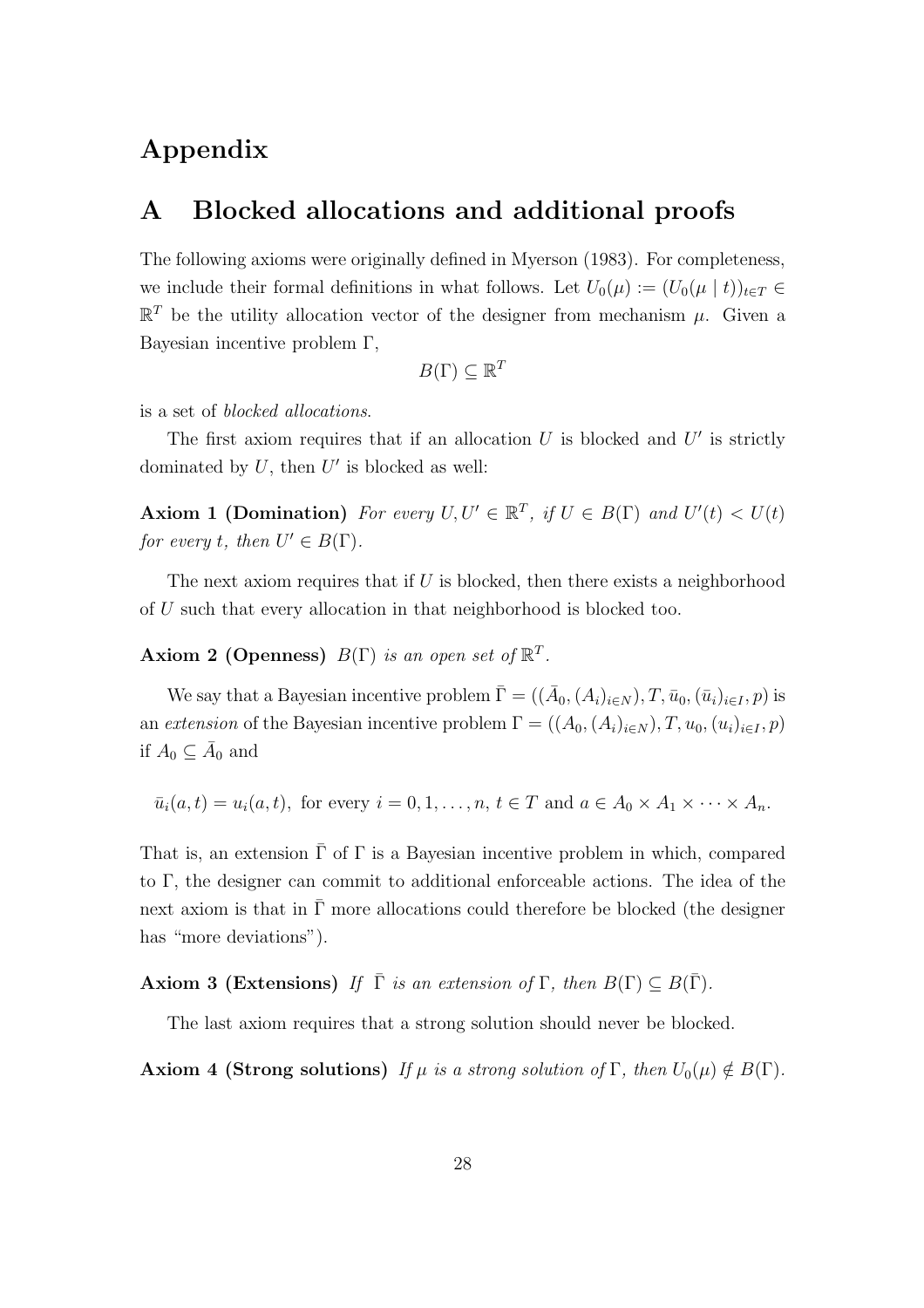Let **H** be the set of all functions  $B(\cdot)$  satisfying the four axioms, and for every Γ, let

$$
B^*(\Gamma) = \bigcup_{B \in \mathbf{H}} B(\Gamma)
$$

Note that  $B^*$  satisfies the four axioms.

**Definition 11** A mechanism  $\mu$  is a neutral optimum (NO) iff  $\mu$  is IC and  $U_0(\mu) \notin$  $B^*(\Gamma)$ .

If  $B^{IO}(\Gamma)$  satisfies all four axioms, then  $B^{IO}(\Gamma) \subseteq B^*(\Gamma)$ , and therefore a neutral optimum is interim optimal. Hence, an interim optimal allocation exists because a neutral optimum exists (Theorem 6, Myerson, 1983).

We start with a auxiliary lemma which we use below to show that  $B^{IO}(\Gamma)$ satisfies the strong solution axiom. We also use it in the proof of Proposition 5.

Lemma 3 (Convex combination of IC mechanisms) If  $\nu$  is q-IC and  $\nu'$  is q'-IC, then for every  $\alpha \in [0,1]$ , the mechanism  $\nu^*$ , defined by

$$
\nu^*(a \mid t) = \frac{\alpha q(t)}{q^*(t)}\nu(a \mid t) + \frac{(1-\alpha)q'(t)}{q^*(t)}\nu'(a \mid t), \text{ for every } a \in A \text{ and } t \in \text{supp}[q^*],
$$

with  $q^*(t) = \alpha q(t) + (1 - \alpha)q'(t)$  for every  $t \in T$ , is  $q^*$ -IC.

The intuition of this result is as follows. If  $\nu$  is  $q$ -IC and  $\nu'$  is  $q'$ -IC, and  $q^* = \alpha q + (1 - \alpha)q'$  then, when the prior belief is  $q^*$  the designer can first use an information disclosure policy that splits the prior belief  $q^*$  to the posterior belief q with probability  $\alpha$  and to the posterior belief q' with probability  $1 - \alpha$ . By Bayes' rule, the probability that the posterior is q conditional on t is  $\frac{aq(t)}{q^*(t)}$ , and the probability that the posterior is q' conditional on t is  $\frac{(1-\alpha)q'(t)}{q^*(t)}$  $\frac{(-\alpha)q(t)}{q^*(t)}$ . Then, the designer uses the q-IC mechanism  $\nu$  when the posterior is q, and the q'-IC mechanism  $\nu'$ when the posterior is  $q'$ . The formal proof is as follows.

*Proof.* The mechanism  $\nu^*$  is  $q^*$ -IC iff for every  $a_i$  and  $a'_i$  in  $A_i$ 

$$
\sum_{a_{-i}\in A_{-i}} \sum_{t\in T} q^*(t) \nu^*(a \mid t) [u_i(a, t) - u_i((a'_i, a_{-i}), t)] \ge 0,
$$

i.e.,

$$
\sum_{a_{-i}\in A_{-i}} \sum_{t\in T} \left( \alpha q(t) \nu(a \mid t) + (1-\alpha) q'(t) \nu'(a \mid t) \right) [u_i(a, t) - u_i((a'_i, a_{-i}), t)] \ge 0,
$$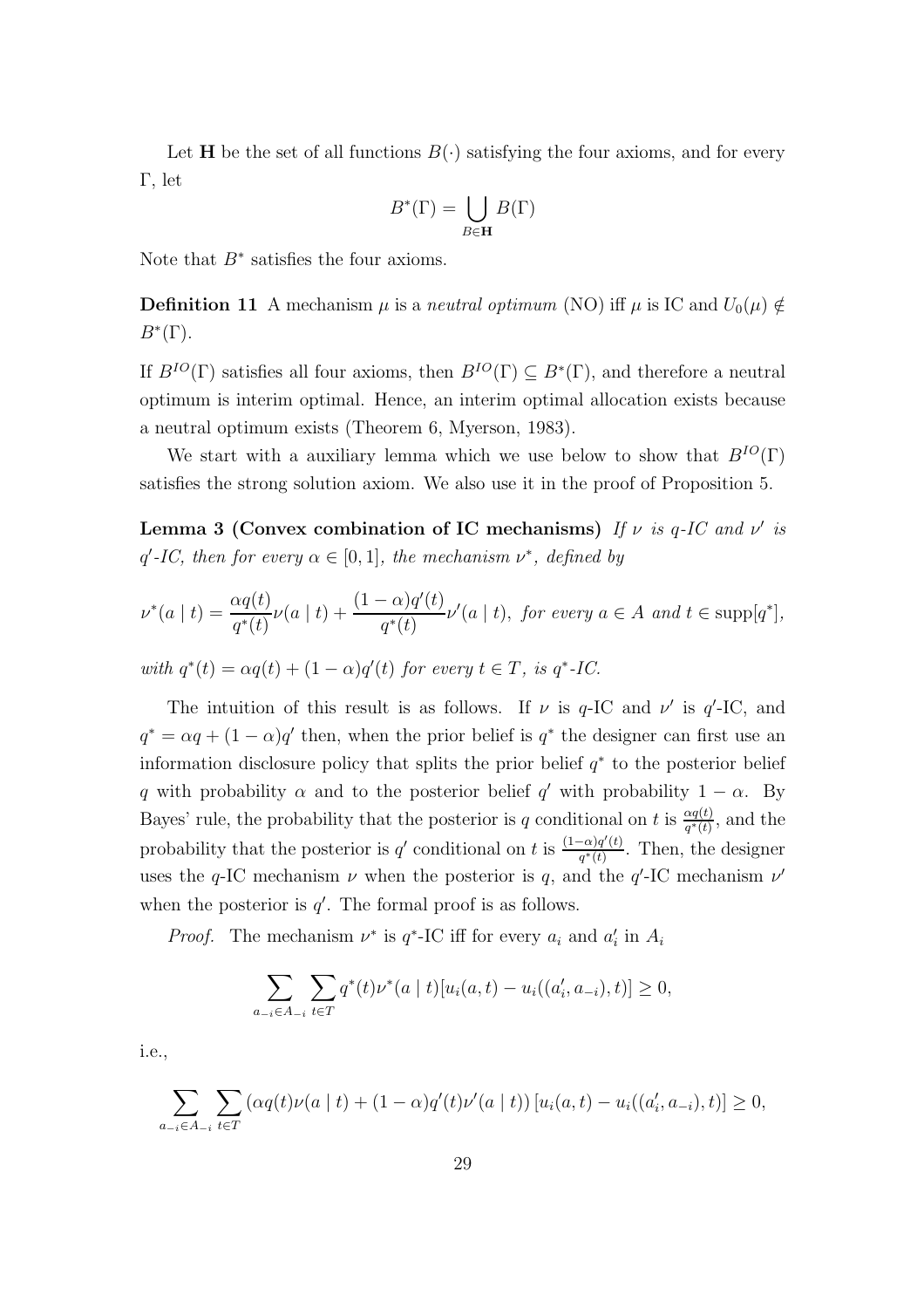or, equivalently,

$$
\alpha \sum_{a_{-i} \in A_{-i}} \sum_{t \in T} q(t) \nu(a \mid t) [u_i(a, t) - u_i((a'_i, a_{-i}), t)]
$$
  
+ 
$$
(1 - \alpha) \sum_{a_{-i} \in A_{-i}} \sum_{t \in T} q'(t) \nu'(a \mid t) [u_i(a, t) - u_i((a'_i, a_{-i}), t)] \ge 0.
$$

The first term is positive for every  $a_i$  and  $a'_i$  in  $A_i$  because  $\nu$  is  $q$ -IC and the second term is positive for every  $a_i$  and  $a'_i$  in  $A_i$  because  $\nu'$  is  $q'$ -IC. Hence,  $\nu^*$  is  $q^*$ -IC.

Proof of Theorem 1. We prove that a neutral optimum is interim optimal which amounts to verifying that  $B^{IO}(\Gamma)$  satisfies the axioms of *Domination*, *Openness*, Extensions and Strong solutions.

Domination. Let  $U \in B^{IO}(\Gamma)$ , i.e., there exists  $q \in \Delta(T)$  and  $U' \in U(q)$  such that  $U'(t) > U(t)$  for every  $t \in \text{supp}[q]$ . If  $\tilde{U}(t) < U(t)$  for every  $t \in T$ , then  $U'(t) > U(t) > \tilde{U}(t)$  for every  $t \in \text{supp}[q]$ . Hence,  $\tilde{U}$  is blocked by U', i.e.,  $\tilde{U} \in B^{IO}(\Gamma).$ 

*Openness.* For every  $t \in T$ , let  $\varepsilon(t) \in \mathbb{R}^*$  and  $\tilde{U}(t) = U(t) + \varepsilon(t)$ . For every  $t \in$  $\text{supp}[q]$  we have  $U'(t) > U(t)$ , so for  $\varepsilon(t)$  close enough to zero we get  $U'(t) > \tilde{U}(t)$ . Hence,  $\tilde{U}$  is blocked by U', i.e.,  $\tilde{U} \in B^{IO}(\Gamma)$ .

Extensions. If U' is q-IC given in  $\Gamma$ , then it is also q-IC in an extension  $\overline{\Gamma}$  of  $\Gamma$ . Hence, if U is blocked by U' in  $\Gamma$ , then it is also blocked by U' in  $\overline{\Gamma}$ . Therefore,  $B^C(\Gamma) \subseteq B^C(\overline{\Gamma}).$ 

*Strong solutions.* Assume by way of contradiction that  $\mu$  is a strong solution but not interim optimal. Then, there exists  $q \in \Delta(T)$  and a q-IC mechanism  $\nu$  such that

 $U_0(\nu \mid t) > U_0(\mu \mid t)$  for every  $t \in \text{supp}[q]$ .

Consider the following splitting of p:  $p(t) = \alpha q(t) + (1 - \alpha)q'(t)$ ,  $\alpha \in (0, 1)$ , and the mechanism  $\nu^*$  that implements  $\nu$  with probability  $\alpha$  and  $\mu$  with probability  $(1 - \alpha)$ .  $\nu^*$  is p-IC because  $\nu$  is q-IC and  $\mu$  is q'-IC (because  $\mu$  is ex-post IC). In addition,  $U_0(\nu^* | t) > U_0(\nu | t)$  for every  $t \in \text{supp}[q]$  because  $U_0(\nu^* | t)$  is a convex combination of  $U_0(\nu \mid t)$  and  $U_0(\mu \mid t)$ . Moreover  $\nu^*$  is incentive compatible by Lemma 3. Hence,  $\nu^*$  dominates  $\mu$ , a contradiction to the assumption that  $\mu$  is a strong solution.

*Proof of Proposition 5.* We show that if an IC mechanism  $\mu$  is not SNP, then it is not a strong solution. Assume by way of contradiction that  $\mu$  is a strong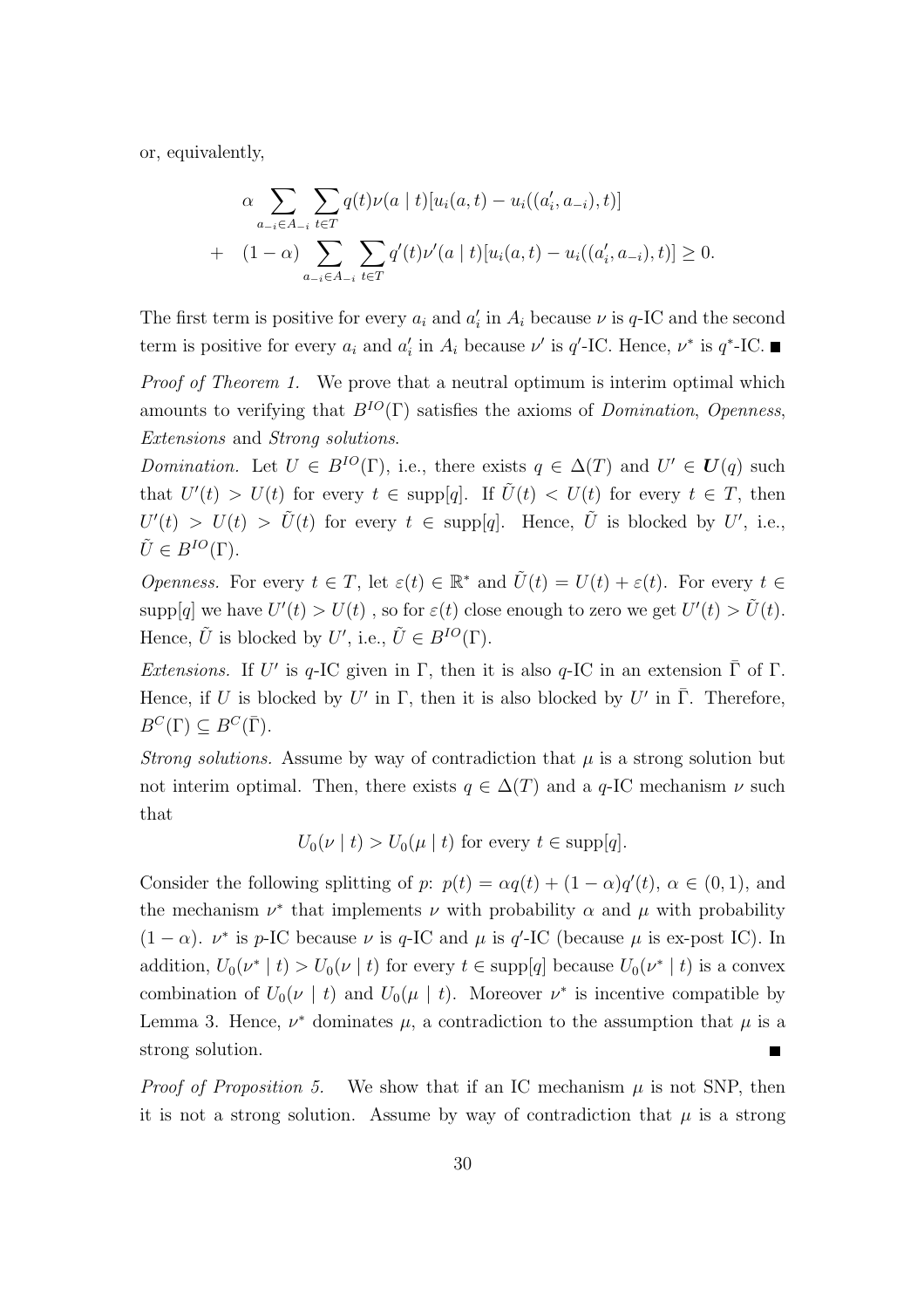solution but not SNP. Then, there exists  $q \in \Delta(T)$  and a q-IC mechanism  $\nu$  such that  $q(t) = 0$  if  $U_0(\mu \mid t) = U_0^{FB}(t)$  and  $U_0(\nu \mid t) \ge U_0(\mu \mid t)$  for every  $t \in \text{supp}[q]$ , with a strict inequality for some  $t \in \text{supp}[q]$ .

For every  $t \in T$ , let

$$
q'(t) = \frac{p(t) - \alpha q(t)}{1 - \alpha},
$$

where  $\alpha \in (0,1)$  is small enough such that  $p(t) > \alpha q(t)$ , i.e.,  $q'(t) > 0$  for all  $t \in T$ . This is possible because the prior  $p$  is assumed to have full support. Note that  $\sum_{t \in T} q'(t) = \sum_{t \in T}$  $\frac{p(t) - \alpha q(t)}{1 - \alpha} = 1$ , so  $q' \in \Delta(T)$  is a full support belief: supp $[q'] = T$ . Define the following mechanism  $\nu^*$ :

$$
\nu^*(a \mid t) := \frac{\alpha q(t)}{p(t)} \nu(a \mid t) + \frac{(1 - \alpha)q'(t)}{p(t)} \mu(a \mid t), \text{ for every } t \in T \text{ and } a \in A.
$$

Note that  $p(t) = \alpha q(t) + (1 - \alpha)q'(t)$  for every  $t \in T$ ,  $\nu$  is q-IC and  $\mu$  is q'-IC because it is ex-post incentive-compatible. Hence, from Lemma 3 the mechanism  $\nu^*$  is incentive compatible for the prior p. In addition, for every  $t \in T$  we have by construction

$$
U_0(\nu^* | t) = \frac{\alpha q(t)}{p(t)} U_0(\nu | t) + \frac{(1 - \alpha)q'(t)}{p(t)} U_0(\mu | t).
$$

We get  $U_0(\nu^* \mid t) \geq U_0(\nu \mid t)$ , with a strict inequality for some  $t \in \text{supp}[q]$ . We conclude that  $\nu^*$  dominates  $\mu$ , a contradiction to the assumption that  $\mu$  is a strong solution. П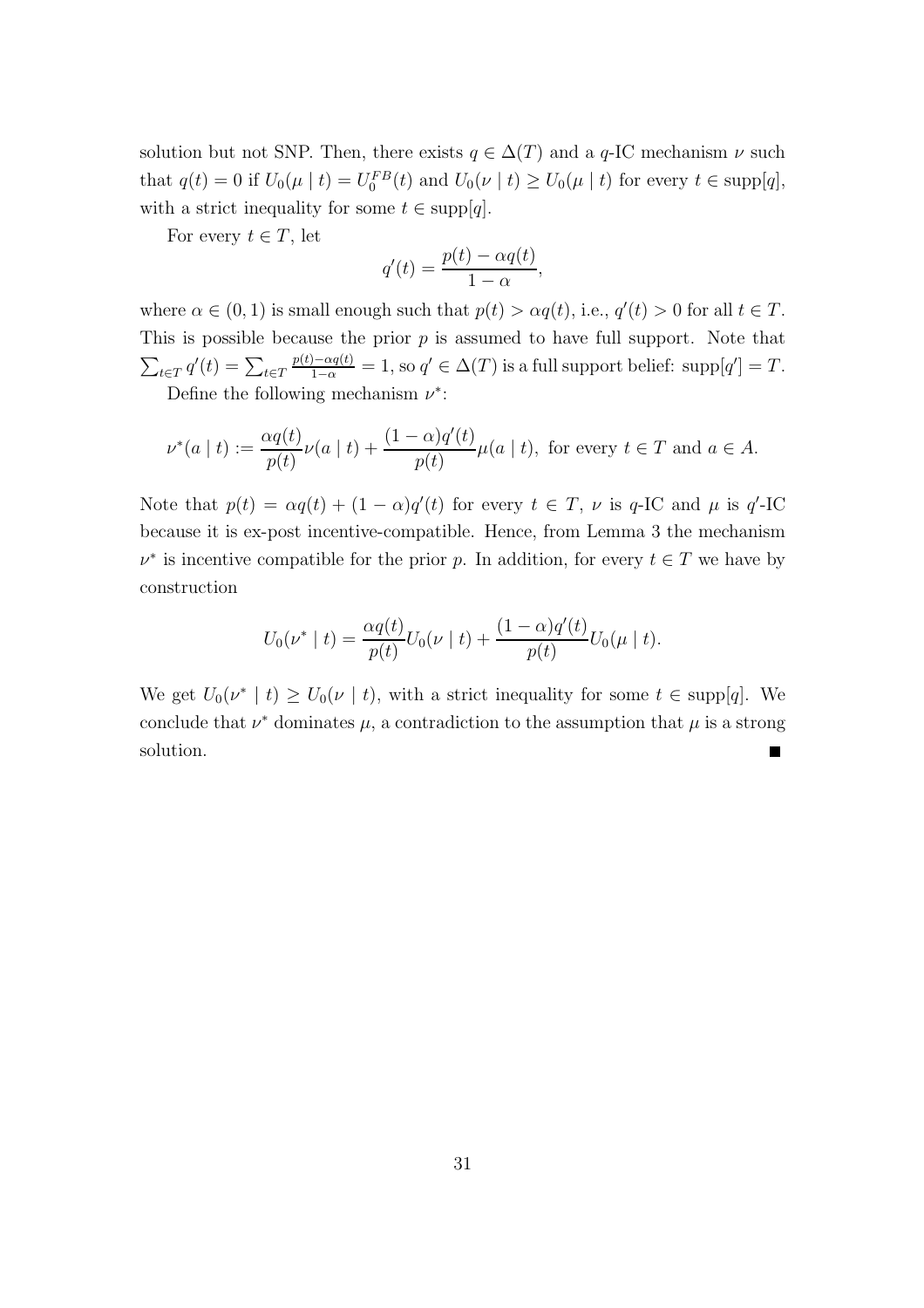## References

- ALONSO, R. AND O. CÂMARA (2016): "Persuading Voters," American Economic Review, 106, 3590–3605.
- $-$  (2018): "On the value of persuasion by experts," *Journal of Economic* Theory, 174, 103–123.
- ARIELI, I. AND Y. BABICHENKO (2019): "Private bayesian persuasion," *Journal* of Economic Theory, 182, 185–217.
- Aumann, R. J. (1974): "Subjectivity and Correlation in Randomized Strategies," Journal of Mathematical Economics, 1, 67–96.
- Ben-Porath, E., E. Dekel, and B. L. Lipman (2019): "Mechanisms with evidence: Commitment and robustness," Econometrica, 87, 529–566.
- BERGEMANN, D. AND S. MORRIS (2016): "Bayes correlated equilibrium and the comparison of information structures in games," Theoretical Economics, 11, 487–522.
- $-$  (2019): "Information design: A unified perspective," Journal of Economic Literature, 57, 44–95.
- Chan, J., S. Gupta, F. Li, and Y. Wang (2019): "Pivotal persuasion," Journal of Economic Theory, 180, 178 – 202.
- Chen, Y. and J. Zhang (2020): "Signalling by Bayesian Persuasion and Pricing Strategy," The Economic Journal, 130, 976–1007.
- DE CLIPPEL, G. AND E. MINELLI (2004): "Two-person bargaining with verifiable information," Journal of Mathematical Economics, 40, 799–813.
- DEGAN, A. AND M. LI (2015): "Persuasive signalling," Available at SSRN 1595511.
- ELIAZ, K. AND R. SERRANO (2014): "Sending information to interactive receivers playing a generalized prisoners dilemma," International Journal of Game Theory, 43, 245–267.
- FARRELL, J. (1993): "Meaning and Credibility in Cheap-Talk Games," Games and Economic Behavior, 5, 514–531.
- FORGES, F. (1993): "Five Legitimate Definitions of Correlated Equilibrium in Games with Incomplete Information," Theory and Decision, 35, 277–310.

– (2006): "Correlated equilibrium in games with incomplete information revisited," Theory and decision, 61, 329–344.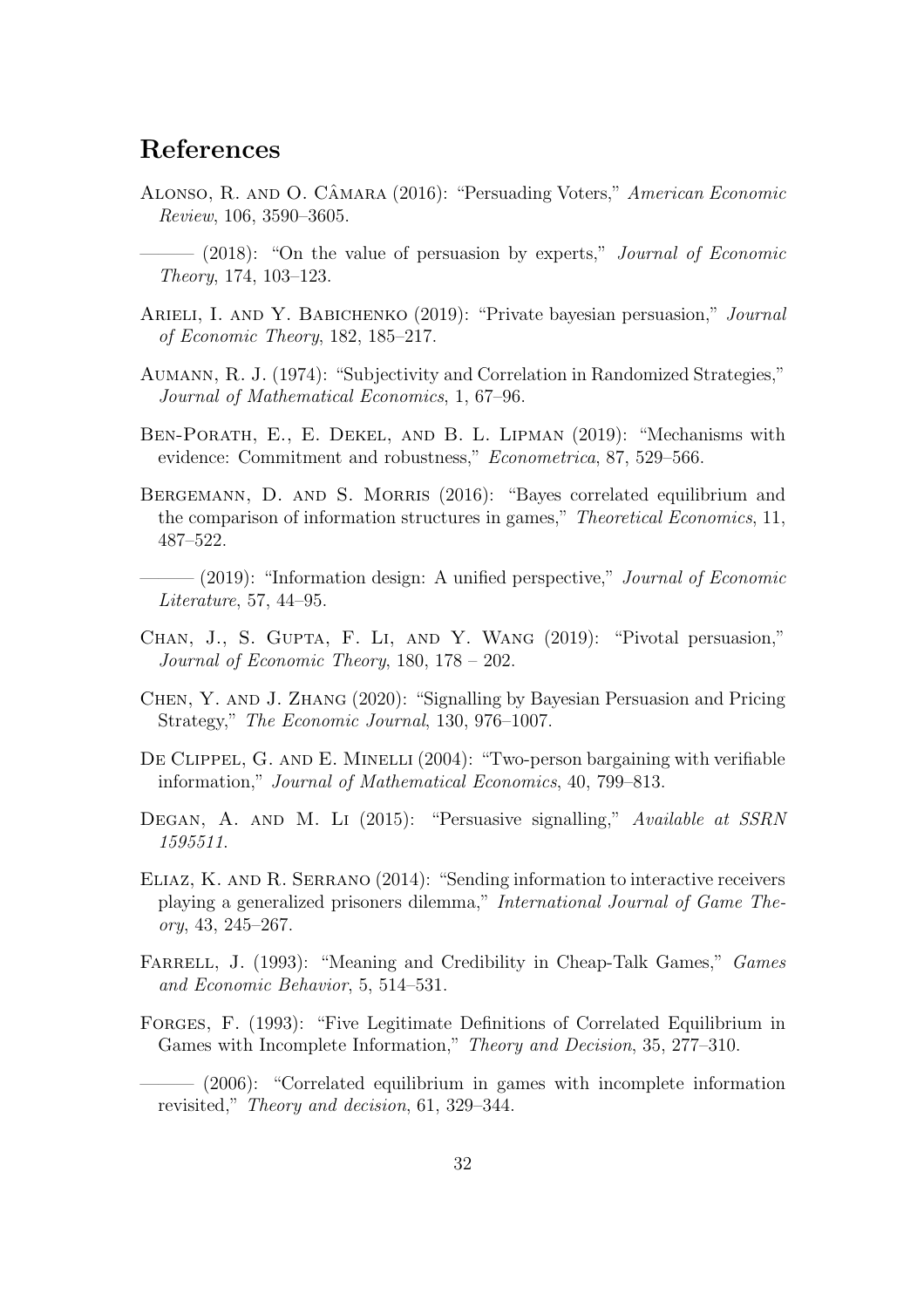– (2020): "Games with incomplete information: from repetition to cheap talk and persuasion," Annals of Economics and Statistics, 3–30.

Forges, F. and F. Koessler (2005): "Communication Equilibria with Partially Verifiable Types," Journal of Mathematical Economics, 41, 793–811.

FUDENBERG, D. AND J. TIROLE (1991): *Game Theory*, MIT Press.

- HAGENBACH, J., F. KOESSLER, AND E. PEREZ-RICHET (2014): "Certifiable Pre-Play Communication: Full Disclosure," Econometrica, 82, 1093–1131.
- HART, S., I. KREMER, AND M. PERRY (2017): "Evidence games: Truth and commitment," American Economic Review, 107, 690–713.
- HEDLUND, J. (2017): "Bayesian persuasion by a privately informed sender," Journal of Economic Theory, 167, 229–268.
- Kamenica, E. (2019): "Bayesian persuasion and information design," Annual Review of Economics, 11, 249–272.
- Kamenica, E. and M. Gentzkow (2011): "Bayesian Persuasion," American Economic Review, 101, 2590–2615.
- KOESSLER, F. AND V. SKRETA (2019): "Selling with evidence," Theoretical Economics, 14, 345–371.
- Kreps, D. M. and R. Wilson (1982): "Sequential Equilibria," Econometrica, 50, 863–894.
- LIPNOWSKI, E. AND D. RAVID (2020): "Cheap talk with transparent motives," Econometrica, forthcoming.
- LIPNOWSKI, E., D. RAVID, AND D. SHISHKIN (2019): "Persuasion via weak institutions," Available at SSRN 3168103.
- MASKIN, E. AND J. TIROLE (1990): "The principal-agent relationship with an informed principal: The case of private values," Econometrica: Journal of the Econometric Society, 379–409.

 $-$  (1992): "The principal-agent relationship with an informed principal, II: Common values," Econometrica: Journal of the Econometric Society, 1–42.

- Mathevet, L., J. Perego, and I. Taneva (2020): "On information design in games," Journal of Political Economy, 128, 1370–1404.
- Mekonnen, T. (2018): "Informed Principal, Moral Hazard, and Limited Liability," Moral Hazard, and Limited Liability (July 8, 2018).